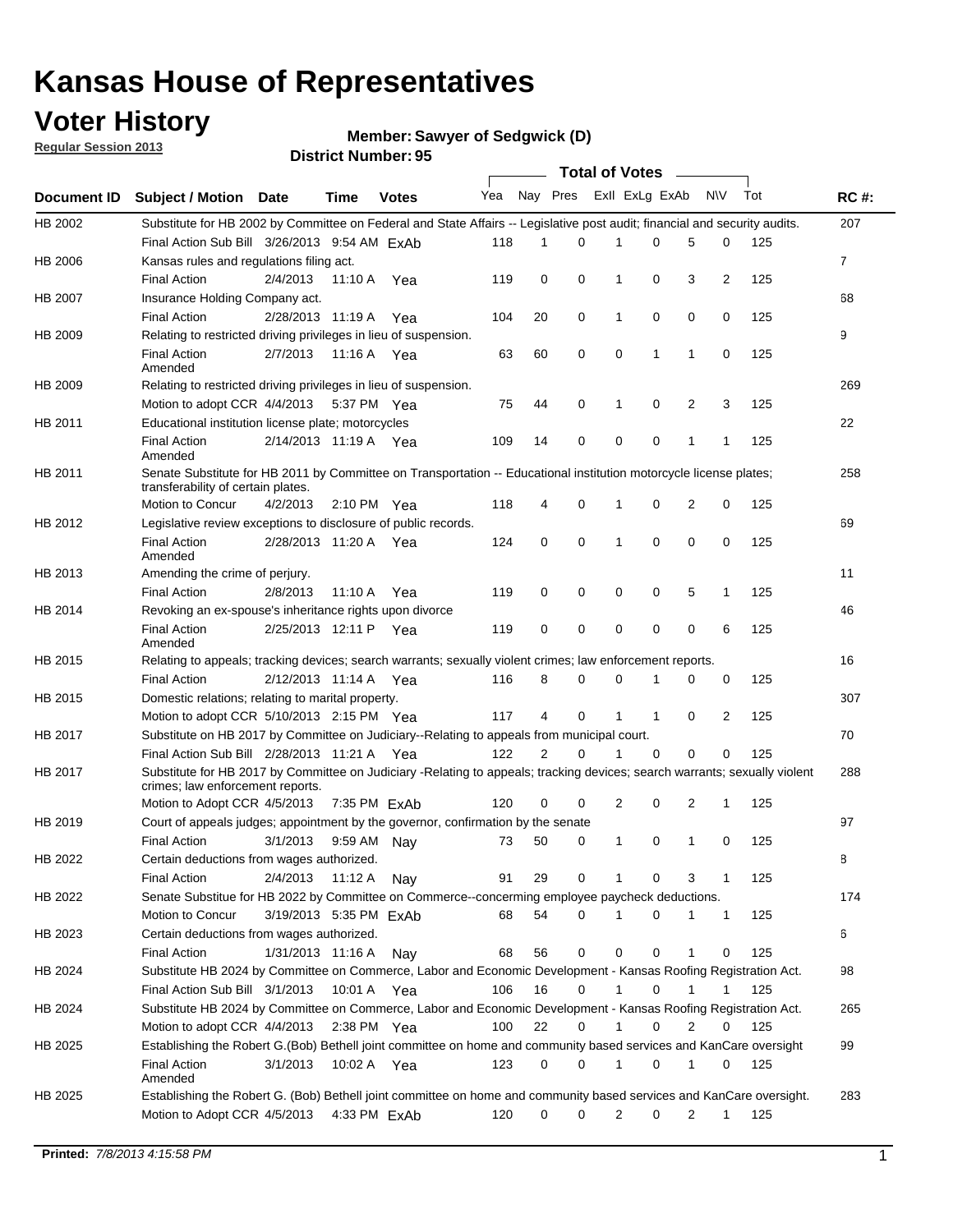### **Voter History**

**Member: Sawyer of Sedgwick (D)** 

**Regular Session 2013**

|             |                                                                                                                                                                                                                                                        |                        |             |              |     |                         | <b>Total of Votes</b> |                |                |                |           |     |     |
|-------------|--------------------------------------------------------------------------------------------------------------------------------------------------------------------------------------------------------------------------------------------------------|------------------------|-------------|--------------|-----|-------------------------|-----------------------|----------------|----------------|----------------|-----------|-----|-----|
| Document ID | <b>Subject / Motion</b>                                                                                                                                                                                                                                | Date                   | <b>Time</b> | <b>Votes</b> | Yea | Nay Pres Exll ExLg ExAb |                       |                |                |                | <b>NV</b> | Tot | RC# |
| HB 2028     | Providing for venue in Shawnee County District Court in certain forfeiture proceedings                                                                                                                                                                 |                        |             |              |     |                         |                       |                |                |                |           |     | 12  |
|             | <b>Final Action</b><br>Amended                                                                                                                                                                                                                         | 2/8/2013               | 11:12 A Yea |              | 119 | 1                       | $\Omega$              | $\mathbf 0$    | 0              | 5              | 0         | 125 |     |
| HB 2028     | Providing for venue in Shawnee County District Court in certain forfeiture proceedings                                                                                                                                                                 |                        |             |              |     |                         |                       |                |                |                |           |     | 199 |
|             | Motion to Concur                                                                                                                                                                                                                                       | 3/25/2013 9:36 AM ExAb |             |              | 120 | 0                       | $\Omega$              | 2              | 0              | 2              | 1         | 125 |     |
| HB 2030     | Creating wounded warrior deer hunting permits for injured combat veterans.                                                                                                                                                                             |                        |             |              |     |                         |                       |                |                |                |           |     | 25  |
|             | <b>Final Action</b><br>Amended                                                                                                                                                                                                                         | 2/15/2013 11:16 A      |             | Yea          | 115 | 0                       | 0                     | 2              | $\overline{2}$ | 3              | 3         | 125 |     |
| HB 2033     | Concerning the regulation of knives                                                                                                                                                                                                                    |                        |             |              |     |                         |                       |                |                |                |           |     | 143 |
|             | <b>Final Action</b>                                                                                                                                                                                                                                    | 3/7/2013               | 12:12 P     | Yea          | 93  | 28                      | 0                     | 1              | 0              | 3              | 0         | 125 |     |
| HB 2033     | Concerning the regulation of knives.                                                                                                                                                                                                                   |                        |             |              |     |                         |                       |                |                |                |           |     | 270 |
|             | Motion to adopt CCR 4/4/2013                                                                                                                                                                                                                           |                        | 5:43 PM Yea |              | 95  | 26                      | 0                     | 1              | 0              | 3              | 0         | 125 |     |
| HB 2034     | Human trafficking; crimes of commercial sexual exploitation of a child, selling sexual relations, promoting the sale of sexual<br>relations and buying sexual relations; children in need of care; staff secure faciliies.                             |                        |             |              |     |                         |                       |                |                |                |           |     | 17  |
|             | <b>Final Action</b><br>Amended                                                                                                                                                                                                                         | 2/12/2013 11:16 A Yea  |             |              | 124 | 0                       | $\Omega$              | 0              | 1              | 0              | 0         | 125 |     |
| HB 2034     | S Sub for HB 2034 by Committee on Judiciary - Human trafficking; crimes of commercial sexual exploitation of a child, selling<br>sexual relations, promoting the sale of sexual relations and buying sexual relations; children in need of care; staff |                        |             |              |     |                         |                       |                |                |                |           |     | 282 |
|             | Motion to Adopt CCR 4/5/2013 4:18 PM ExAb                                                                                                                                                                                                              |                        |             |              | 120 | 0                       | $\Omega$              | $\overline{2}$ | $\mathbf 0$    | $\overline{2}$ | 1         | 125 |     |
| HB 2035     | Cities; experience requirements for plumbers, electricians and certain mechanical contractors.                                                                                                                                                         |                        |             |              |     |                         |                       |                |                |                |           |     | 29  |
|             | <b>Final Action</b>                                                                                                                                                                                                                                    | 2/18/2013 11:16 A      |             | Yea          | 117 | 2                       | 0                     | 2              | 0              | 4              | 0         | 125 |     |
| HB 2037     | Public property; religious displays; other displays.                                                                                                                                                                                                   |                        |             |              |     |                         |                       |                |                |                |           |     | 176 |
|             | <b>Final Action</b>                                                                                                                                                                                                                                    | 3/20/2013 10:27 A FxAb |             |              | 120 | 3                       | 0                     | 1              | 0              | 1              | 0         | 125 |     |
| HB 2041     | Criminal history record information; definition; municipal court reporting; district court reporting.                                                                                                                                                  |                        |             |              |     |                         |                       |                |                |                |           |     | 19  |
|             | <b>Final Action</b>                                                                                                                                                                                                                                    | 2/13/2013 11:23 A      |             | Yea          | 119 | 3                       | 0                     | 0              | 0              | 3              | 0         | 125 |     |
| HB 2042     | Appraisal of property for taxation purposes; appeals; changes.                                                                                                                                                                                         |                        |             |              |     |                         |                       |                |                |                |           |     | 158 |
|             | <b>Final Action</b><br>Amended                                                                                                                                                                                                                         | 3/18/2013 11:19 A Yea  |             |              | 109 | 12                      | 0                     | 2              | 0              | 2              | 0         | 125 |     |
| HB 2043     | Aggravated battery; driving under the influence.                                                                                                                                                                                                       |                        |             |              |     |                         |                       |                |                |                |           |     | 100 |
|             | <b>Final Action</b><br>Amended                                                                                                                                                                                                                         | 3/1/2013               | 10:03 A Yea |              | 123 | 0                       | 0                     | 1              | 0              | 1              | 0         | 125 |     |
| HB 2043     | Senate Substitute for HB 2043 by Committee on Judiciary - Attorney general; duties and responsibilities; notice of intent to<br>seek the death penalty.                                                                                                |                        |             |              |     |                         |                       |                |                |                |           |     | 271 |
|             | Motion to adopt CCR 4/4/2013                                                                                                                                                                                                                           |                        | 5:48 PM     | Yea          | 121 | 0                       | $\Omega$              |                | 0              | 3              | 0         | 125 |     |
| HB 2044     | Increasing the penalty for a person who distributes a controlled substance that causes great bodily harm or death.                                                                                                                                     |                        |             |              |     |                         |                       |                |                |                |           |     | 101 |
|             | <b>Final Action</b><br>Amended                                                                                                                                                                                                                         | 3/1/2013               | 10:05 A     | Yea          | 112 | 11                      | $\Omega$              | 1              | 0              | 1              | 0         | 125 |     |
| HB 2047     | Requiring certain municipalities to vote to increase property tax revenues over previous year when such increase exceeds<br>inflation; publication.                                                                                                    |                        |             |              |     |                         |                       |                |                |                |           |     | 186 |
|             | <b>Final Action</b><br>Amended                                                                                                                                                                                                                         | 3/21/2013 11:29 A ExAb |             |              | 68  | 53                      | 0                     | 1              | 0              | 3              | 0         | 125 |     |
| HB 2049     | Kansas department of agriculture; increasing certain fees and eliminating sunsets on various program fees.                                                                                                                                             |                        |             |              |     |                         |                       |                |                |                |           |     | 59  |
|             | <b>Final Action</b><br>Amended                                                                                                                                                                                                                         | 2/27/2013 12:23 P      |             | Nav          | 77  | 46                      | 0                     | 1              | 0              | 1              | 0         | 125 |     |
| HB 2049     | Kansas department of agriculture; increasing certain fees; concerning sunsets on various program fees.                                                                                                                                                 |                        |             |              |     |                         |                       |                |                |                |           |     | 324 |
|             | Motion to adopt CCR 6/2/2013                                                                                                                                                                                                                           |                        | 12:28 A     | Nav          | 45  | 64                      | 0                     | 1              | 0              | 6              | 9         | 125 |     |
| HB 2050     | Agriculture; agricultural chemical registration; pesticide business liablity insurance; repeal of the Kansas agricultural liming<br>materials act.                                                                                                     |                        |             |              |     |                         |                       |                |                |                |           |     | 60  |
|             | <b>Final Action</b><br>Amended                                                                                                                                                                                                                         | 2/27/2013 12:25 P      |             | Yea          | 103 | 20                      | 0                     | 1              | 0              | 1              | 0         | 125 |     |
| HB 2051     | Substitute for HB 2051 by Committee on Agriculture and Natural Resources--Amending provisions relating to dams,<br>obstructions, sstreams and water flex accounts and transfer permits.                                                                |                        |             |              |     |                         |                       |                |                |                |           |     | 50  |
|             | Final Action Sub Bill 2/26/2013 2:12 PM Yea                                                                                                                                                                                                            |                        |             |              | 117 | 2                       | 0                     | 0              | 0              | 0              | 6         | 125 |     |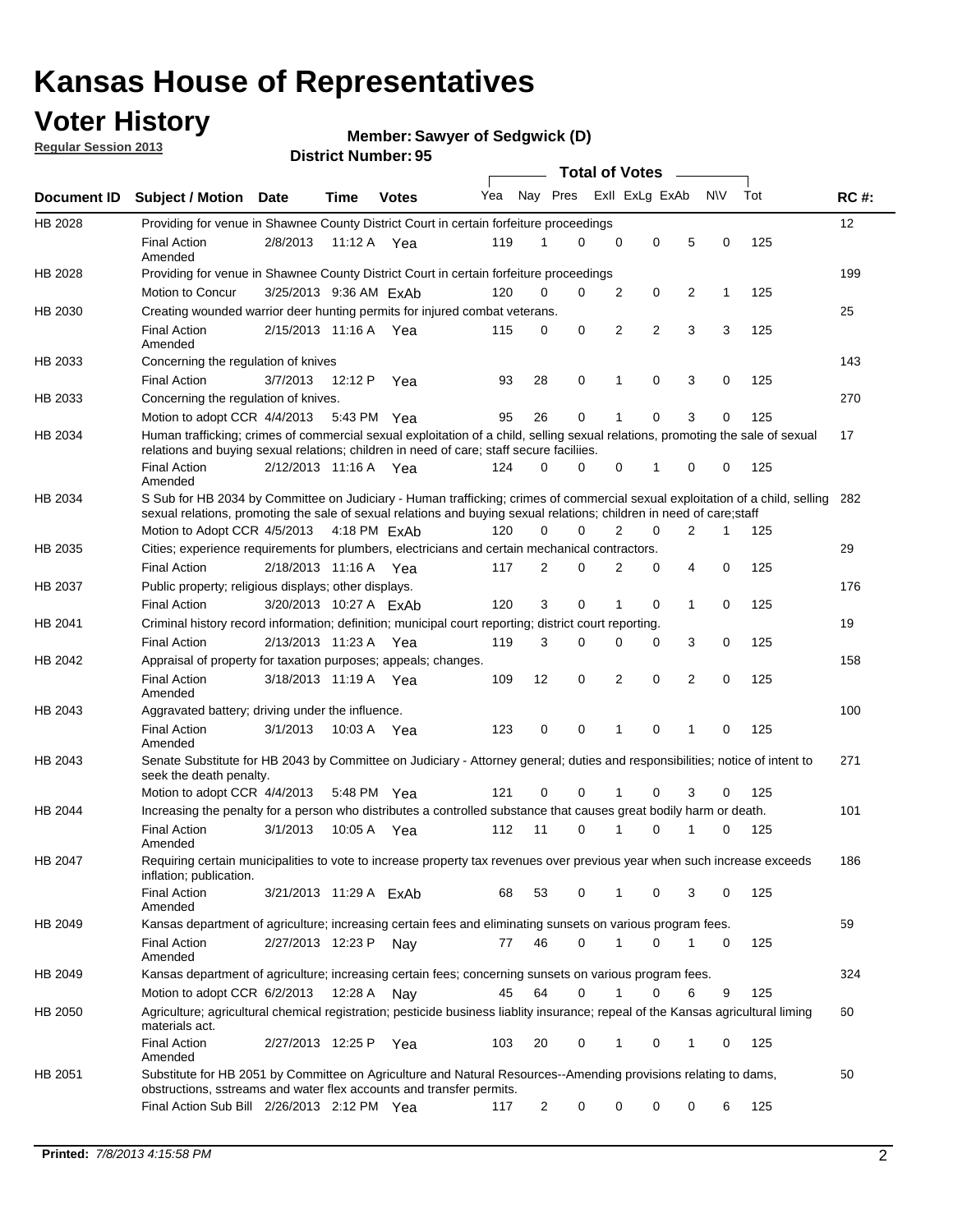### **Voter History**

**Member: Sawyer of Sedgwick (D)** 

**Regular Session 2013**

|             |                                                                                                                                                                                                                                          |                        |             | טט. וסעוווטנו ועוווטכ |     |                |          | <b>Total of Votes</b> | $\sim$         |                |                |     |             |
|-------------|------------------------------------------------------------------------------------------------------------------------------------------------------------------------------------------------------------------------------------------|------------------------|-------------|-----------------------|-----|----------------|----------|-----------------------|----------------|----------------|----------------|-----|-------------|
| Document ID | <b>Subject / Motion Date</b>                                                                                                                                                                                                             |                        | <b>Time</b> | <b>Votes</b>          | Yea |                | Nay Pres | Exll ExLg ExAb        |                |                | <b>NV</b>      | Tot | <b>RC#:</b> |
| HB 2052     | Discharging a firearm inside or into a city; unlawful acts; exceptions.                                                                                                                                                                  |                        |             |                       |     |                |          |                       |                |                |                |     | 155         |
|             | <b>Final Action</b><br>Amended                                                                                                                                                                                                           | 3/14/2013 11:20 A Yea  |             |                       | 121 | $\overline{2}$ | 0        | 0                     | 0              | $\overline{2}$ | 0              | 125 |             |
| HB 2052     | Senate Substitute for HB 2052 by Committee on Federal and State Affairs - Concerning firearms; personal and family<br>protection act; concealed handguns in public building; other changes; unlawful discharge of a firearm inside city. |                        |             |                       |     |                |          |                       |                |                |                |     | 300         |
|             | Motion to Adopt CCR 4/5/2013 10:24 P ExAb                                                                                                                                                                                                |                        |             |                       | 104 | 16             | $\Omega$ | 2                     | 0              | 2              | 1              | 125 |             |
| HB 2055     | Personal and Familly Protection Act; public buildings; adequate security.                                                                                                                                                                |                        |             |                       |     |                |          |                       |                |                |                |     | 156         |
|             | <b>Final Action</b><br>Amended                                                                                                                                                                                                           | 3/14/2013 11:26 A Yea  |             |                       | 84  | 38             | 0        | 0                     | 0              | 2              | 1              | 125 |             |
| HB 2057     | Concerning property taxation; relating to county appraisers; appointing interim appraiser.                                                                                                                                               |                        |             |                       |     |                |          |                       |                |                |                |     | 208         |
|             | <b>Final Action</b>                                                                                                                                                                                                                      | 3/26/2013 9:55 AM ExAb |             |                       | 119 | 0              | 0        | 1                     | 0              | 5              | 0              | 125 |             |
| HB 2058     | Taxation of helium and certain other gases under mineral severance tax, and prohibition of certain refunds related thereto.                                                                                                              |                        |             |                       |     |                |          |                       |                |                |                |     | 159         |
|             | <b>Final Action</b>                                                                                                                                                                                                                      | 3/18/2013 11:21 A Yea  |             |                       | 119 | 2              | 0        | $\overline{2}$        | $\Omega$       | 2              | $\Omega$       | 125 |             |
| HB 2059     | Income tax deductions and modifications and severance tax exemptions; basis of partner's interest and shareholder's stock;<br>statutory clarification.                                                                                   |                        |             |                       |     |                |          |                       |                |                |                |     | 14          |
|             | <b>Final Action</b><br>Amended                                                                                                                                                                                                           | 2/11/2013 11:42 A      |             | Yea                   | 122 | 2              | 0        | 0                     | 0              | 1              | 0              | 125 |             |
| HB 2059     | Income tax deductions and modifications and severance tax exemptions; basis of partner's interest and shareholder's stock;<br>statutory clarification.                                                                                   |                        |             |                       |     |                |          |                       |                |                |                |     | 293         |
|             | Motion to Concur                                                                                                                                                                                                                         | 4/5/2013               |             | 8:14 PM ExAb          | 0   | 120            | 0        | 2                     | 0              | $\overline{2}$ | 1              | 125 |             |
| HB 2059     | Income tax rates, deductions and credits; rural opportunity zones; sales tax rates and distribution of revenue; severance tax;<br>and property tax exemptions for IRB property and property damaged by natural disaster.                 |                        |             |                       |     |                |          |                       |                |                |                |     | 322         |
|             | Motion to adopt CCR 6/2/2013                                                                                                                                                                                                             |                        | 12:11 A     | Nav                   | 69  | 45             | 0        | $\mathbf{1}$          | $\Omega$       | 6              | 4              | 125 |             |
| HB 2060     | Prohibiting certain confined persons from receiving food sales tax refunds and homestead property tax refunds.                                                                                                                           |                        |             |                       |     |                |          |                       |                |                |                |     | 10          |
|             | <b>Final Action</b><br>Amended                                                                                                                                                                                                           | 2/7/2013               | 11:18 A     | Yea                   | 123 | $\mathbf 0$    | 0        | $\Omega$              | 1              | 1              | 0              | 125 |             |
| HB 2065     | Creating the crime of home improvement fraud.                                                                                                                                                                                            |                        |             |                       |     |                |          |                       |                |                |                |     | 20          |
|             | <b>Final Action</b><br>Amended                                                                                                                                                                                                           | 2/13/2013 11:26 A Yea  |             |                       | 106 | 16             | 0        | $\mathbf 0$           | 0              | 3              | 0              | 125 |             |
| HB 2066     | Physical therapists; evaluation and treatment of patients.                                                                                                                                                                               |                        |             |                       |     |                |          |                       |                |                |                |     | 26          |
|             | <b>Final Action</b><br>Amended                                                                                                                                                                                                           | 2/15/2013 11:18 A Yea  |             |                       | 98  | 16             | 0        | 2                     | $\overline{2}$ | 3              | 4              | 125 |             |
| HB 2067     | Board of nursing; assistant attorneys general.                                                                                                                                                                                           |                        |             |                       |     |                |          |                       |                |                |                |     | 15          |
|             | <b>Final Action</b>                                                                                                                                                                                                                      | 2/11/2013 11:44 A Yea  |             |                       | 123 | 1              | 0        | 0                     | 0              | 1              | 0              | 125 |             |
| HB 2069     | Public policy; certain city ordinances and county resolutions declared void.                                                                                                                                                             |                        |             |                       |     |                |          |                       |                |                |                |     | 102         |
|             | <b>Final Action</b><br>Amended                                                                                                                                                                                                           | 3/1/2013               | 10:06 A     | Nav                   | 92  | 31             | $\Omega$ | 1                     | $\Omega$       | 1              | $\mathbf 0$    | 125 |             |
| HB 2069     | Public policy; certain city ordinances and county resolutions declared void.                                                                                                                                                             |                        |             |                       |     |                |          |                       |                |                |                |     | 292         |
|             | <b>Motion to Concur</b>                                                                                                                                                                                                                  | 4/5/2013               |             | 8:04 PM ExAb          | 88  | 32             | 0        | 2                     | 0              | $\overline{2}$ | 1              | 125 |             |
| HB 2070     | Appearance bond conditions; surety and bounty hunter regulation.                                                                                                                                                                         |                        |             |                       |     |                |          |                       |                |                |                |     | 103         |
|             | <b>Final Action</b><br>Amended                                                                                                                                                                                                           | 3/1/2013               |             | 10:08 A Yea           | 122 | $\mathbf{1}$   | 0        | $\mathbf{1}$          | 0              | 1              | 0              | 125 |             |
| HB 2074     | Cities and counties; solid waste disposal areas; restrictions.                                                                                                                                                                           |                        |             |                       |     |                |          |                       |                |                |                |     | 139         |
|             | <b>Emergency Final</b><br><b>Action Amend</b>                                                                                                                                                                                            | 3/1/2013               |             | 1:11 PM Yea           | 102 | 19             | 0        | 1                     | 0              | 1              | $\overline{2}$ | 125 |             |
| HB 2075     | Cities; qualifications and rehabilitation of abandoned property.                                                                                                                                                                         |                        |             |                       |     |                |          |                       |                |                |                |     | 61          |
|             | <b>Final Action</b><br>Amended                                                                                                                                                                                                           | 2/27/2013 12:27 P Yea  |             |                       | 72  | 51             | 0        | 1                     | 0              | 1              | 0              | 125 |             |
| HB 2077     | Granting professional licenses to military service members.<br><b>Final Action</b><br>Amended                                                                                                                                            | 2/26/2013 2:13 PM Yea  |             |                       | 119 | 0              | 0        | $\overline{2}$        | 0              | $\overline{2}$ | 2              | 125 | 51          |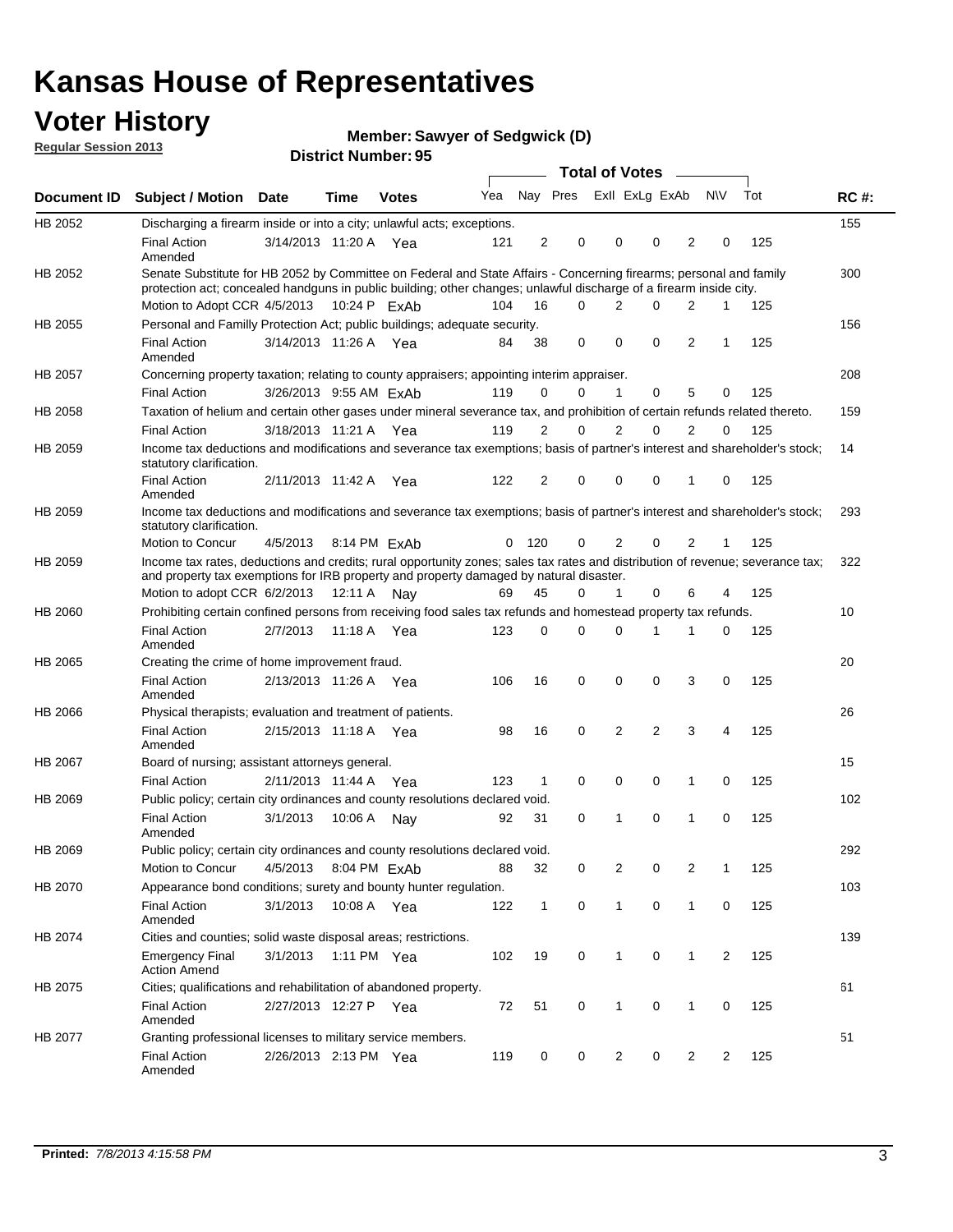### **Voter History**

**Member: Sawyer of Sedgwick (D)** 

**Regular Session 2013**

|             |                                                                                                                                                                                                       |                        | טט. וסעוווטנו ועוווטכ |              |     |              |             | <b>Total of Votes</b> |          | $\sim$         |           |     |             |
|-------------|-------------------------------------------------------------------------------------------------------------------------------------------------------------------------------------------------------|------------------------|-----------------------|--------------|-----|--------------|-------------|-----------------------|----------|----------------|-----------|-----|-------------|
| Document ID | <b>Subject / Motion Date</b>                                                                                                                                                                          |                        | <b>Time</b>           | <b>Votes</b> | Yea | Nay Pres     |             | Exll ExLg ExAb        |          |                | <b>NV</b> | Tot | <b>RC#:</b> |
| HB 2078     | Authorizing certain licensing boards to accept education, training or experience completed in the military towards licensure in<br>this state.                                                        |                        |                       |              |     |              |             |                       |          |                |           |     | 52          |
|             | <b>Final Action</b><br>Amended                                                                                                                                                                        | 2/26/2013 2:14 PM Yea  |                       |              | 119 | 0            | 0           | 2                     | 0        | $\overline{2}$ | 2         | 125 |             |
| HB 2078     | Authorizing certain licensing boards to accept education, training or experience of military service members towards obtaining 275<br>licensure in this state.                                        |                        |                       |              |     |              |             |                       |          |                |           |     |             |
|             | Motion to adopt CCR 4/5/2013                                                                                                                                                                          |                        | 11:42 A FxAb          |              | 120 | 0            | $\mathbf 0$ | $\overline{2}$        | 0        | 3              | 0         | 125 |             |
| HB 2081     | Forfeiture of property related to violations of certain criminal acts.                                                                                                                                |                        |                       |              |     |              |             |                       |          |                |           |     | 18          |
|             | <b>Final Action</b><br>Amended                                                                                                                                                                        | 2/12/2013 11:17 A Yea  |                       |              | 124 | 0            | 0           | $\Omega$              | 1        | 0              | 0         | 125 |             |
| HB 2081     | Forfeiture of property related to violations of certain criminal acts.                                                                                                                                |                        |                       |              |     |              |             |                       |          |                |           |     | 306         |
|             | Motion to adopt CCR 5/10/2013 10:38 A                                                                                                                                                                 |                        |                       | Yea          | 121 | 0            | 0           | 1                     | 1        | 2              | 0         | 125 |             |
| HB 2083     | Public employees relations boards; assessment of certain costs.                                                                                                                                       |                        |                       |              |     |              |             |                       |          |                |           |     | 104         |
|             | <b>Final Action</b><br>Amended                                                                                                                                                                        | 3/1/2013               | 10:09 A               | Nay          | 87  | 36           | 0           | 1                     | 0        | 1              | 0         | 125 |             |
| HB 2084     | Tax credits for community services contributions; youth apprenticeship and entrepreneurship.                                                                                                          |                        |                       |              |     |              |             |                       |          |                |           |     | 105         |
|             | <b>Final Action</b><br>Amended                                                                                                                                                                        | 3/1/2013               | 10:11 A               | Yea          | 120 | 3            | $\Omega$    | 1                     | 0        | 1              | 0         | 125 |             |
| HB 2084     | Tax credits for community services contributions; youth apprenticeship and entrepreneurship.                                                                                                          |                        |                       |              |     |              |             |                       |          |                |           |     | 316         |
|             | Sub Motion to Concur 5/24/2013 9:33 AM N\V                                                                                                                                                            |                        |                       |              | 5   | 109          | $\Omega$    | 1                     | $\Omega$ | 9              | 1         | 125 |             |
| HB 2086     | Eligible infrastructure costs for tax increment financing and community improvement districts; bond repayment tax revenue<br>pledge requirements.                                                     |                        |                       |              |     |              |             |                       |          |                |           |     | 160         |
|             | <b>Final Action</b>                                                                                                                                                                                   | 3/18/2013 11:24 A      |                       | Nay          | 61  | 60           | 0           | 2                     | 0        | 2              | 0         | 125 |             |
| HB 2086     | Eligible infrastructure costs for tax increment financing and community improvement districts; bond repayment tax revenue<br>pledge requirements.                                                     |                        |                       |              |     |              |             |                       |          |                |           |     | 173         |
|             | <b>Final Action</b>                                                                                                                                                                                   | 3/19/2013 5:25 PM ExAb |                       |              | 81  | 41           | 0           | 1                     | 0        | 1              | 1         | 125 |             |
| HB 2091     | Publication of delinquent personal property tax statements.                                                                                                                                           |                        |                       |              |     |              |             |                       |          |                |           |     | 161         |
|             | <b>Final Action</b><br>Amended                                                                                                                                                                        | 3/18/2013 11:25 A      |                       | Nav          | 81  | 40           | 0           | 2                     | 0        | $\overline{2}$ | 0         | 125 |             |
| HB 2093     | Amending the crime of identity theft.                                                                                                                                                                 |                        |                       |              |     |              |             |                       |          |                |           |     | 106         |
|             | <b>Final Action</b><br>Amended                                                                                                                                                                        | 3/1/2013               | 10:12 A               | Yea          | 123 | 0            | $\Omega$    | 1                     | 0        | 1              | 0         | 125 |             |
| HB 2093     | Senate Substitute for HB 2093 by Committee on Judiciary - Identity theft and identity fraud; unlawful acts concerning<br>computers; DNA testing and exculpatory evidence; murder in the first degree. |                        |                       |              |     |              |             |                       |          |                |           |     | 289         |
|             | Motion to Adopt CCR 4/5/2013 7:49 PM ExAb                                                                                                                                                             |                        |                       |              | 118 | 2            | 0           | 2                     | 0        | 2              | 1         | 125 |             |
| HB 2094     | Student electronic privacy at public and private postsecondary educational institutions.                                                                                                              |                        |                       |              |     |              |             |                       |          |                |           |     | 164         |
|             | <b>Final Action</b><br>Amended                                                                                                                                                                        | 3/19/2013 10:33 A ExAb |                       |              | 123 | 0            | 0           | 1                     | 0        | 1              | 0         | 125 |             |
| HB 2096     | Local governmental entities and investment of public moneys.                                                                                                                                          |                        |                       |              |     |              |             |                       |          |                |           |     | 23          |
|             | <b>Final Action</b>                                                                                                                                                                                   | 2/14/2013 11:21 A      |                       | Yea          | 123 | 0            | 0           | 0                     | 0        | 1              | 1         | 125 |             |
| HB 2099     | Insurance- updating certain statutory references.                                                                                                                                                     |                        |                       |              |     |              |             |                       |          |                |           |     | 71          |
|             | <b>Final Action</b><br>Amended                                                                                                                                                                        | 2/28/2013 11:23 A      |                       | Yea          | 124 | 0            | 0           | 1                     | 0        | 0              | 0         | 125 |             |
| HB 2101     | Interstate transmission siting compact.                                                                                                                                                               |                        |                       |              |     |              |             |                       |          |                |           |     | 209         |
|             | <b>Final Action</b><br>Amended                                                                                                                                                                        | 3/26/2013 9:56 AM ExAb |                       |              | 118 | $\mathbf{1}$ | 0           | 1                     | 0        | 5              | 0         | 125 |             |
| HB 2105     | Substitute HB 2105 by Committee on Commerce, Labor and Economic Development - Employment security law.                                                                                                |                        |                       |              |     |              |             |                       |          |                |           |     | 107         |
|             | Final Action Sub Bill 3/1/2013                                                                                                                                                                        |                        | 10:13 A Nay           |              | 88  | 35           | 0           |                       | 0        | 1              | 0         | 125 |             |
| HB 2105     | Substitute HB 2105 by Committee on Commerce, Labor and Economic Development - Employment security law.                                                                                                |                        |                       |              |     |              |             |                       |          |                |           |     | 298         |
|             | Motion to adopt CCR 4/5/2013                                                                                                                                                                          |                        | 9:46 PM ExAb          |              | 89  | 31           | 0           | 2                     | 0        | 2              | 1         | 125 |             |
| HB 2106     | Portable electronics insurance act.                                                                                                                                                                   |                        |                       |              |     |              |             |                       |          |                |           |     | 133         |
|             | <b>Emergency Final</b><br>Action                                                                                                                                                                      | 3/1/2013               | 1:03 PM Yea           |              | 117 | 4            | 0           | $\mathbf{1}$          | 0        | $\mathbf{1}$   | 2         | 125 |             |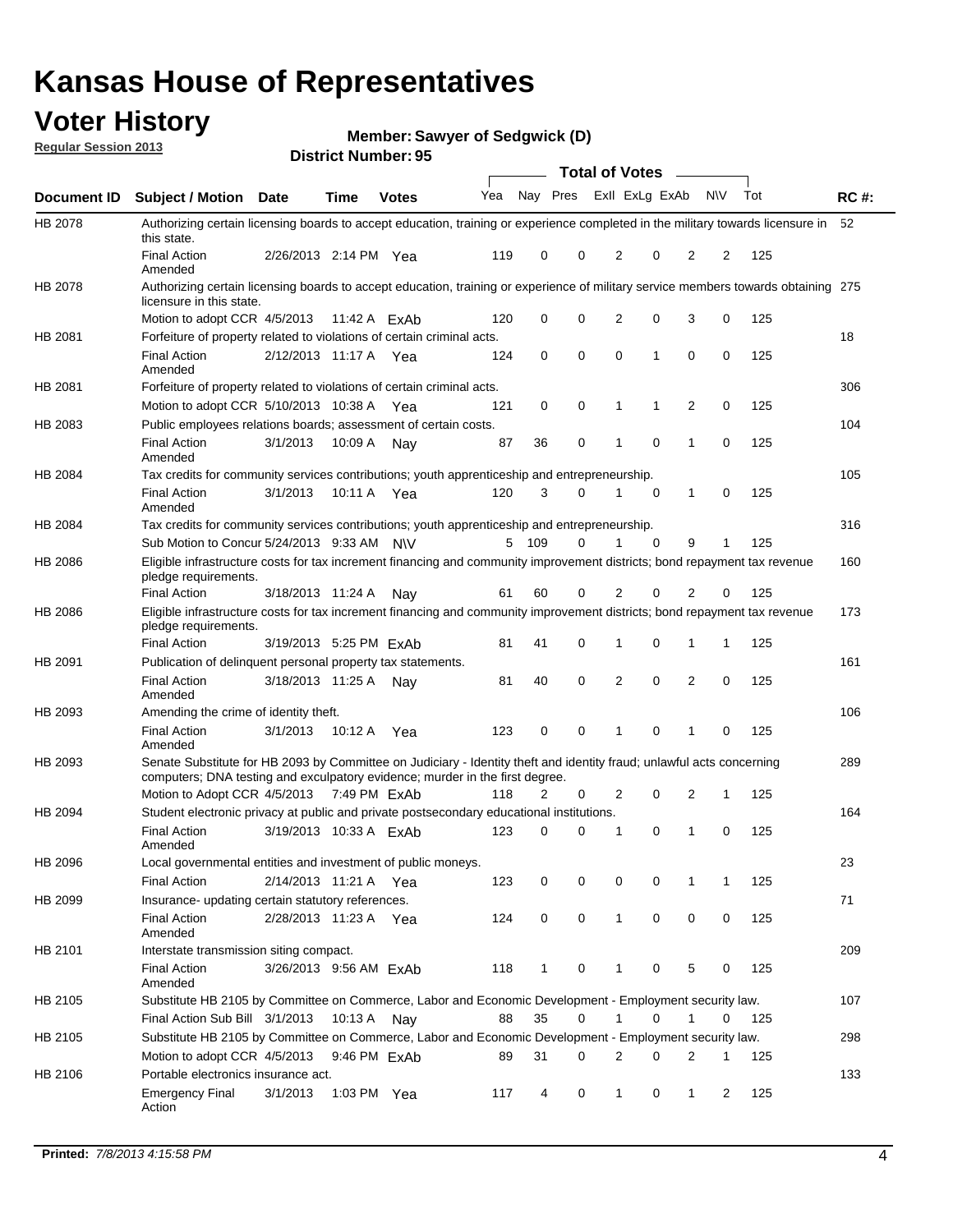### **Voter History**

**Member: Sawyer of Sedgwick (D)** 

**Regular Session 2013**

|             |                                                                                                                                                                                                                                                                      |                       |              |              |     |              | <b>Total of Votes</b> |                |   | $\overline{\phantom{0}}$ |           |     |     |
|-------------|----------------------------------------------------------------------------------------------------------------------------------------------------------------------------------------------------------------------------------------------------------------------|-----------------------|--------------|--------------|-----|--------------|-----------------------|----------------|---|--------------------------|-----------|-----|-----|
| Document ID | Subject / Motion Date                                                                                                                                                                                                                                                |                       | Time         | <b>Votes</b> | Yea | Nay Pres     |                       | Exll ExLg ExAb |   |                          | <b>NV</b> | Tot | RC# |
| HB 2107     | Insurance; enacting the electronic notice and document act.                                                                                                                                                                                                          |                       |              |              |     |              |                       |                |   |                          |           |     | 134 |
|             | <b>Emergency Final</b><br><b>Action Amend</b>                                                                                                                                                                                                                        | 3/1/2013              | 1:04 PM Yea  |              | 121 | 0            | 0                     | 1              | 0 | 1                        | 2         | 125 |     |
| HB 2107     | Insurance; enacting the electronic notice and document act, return of premiums separate from the notice of adverse<br>underwriting decision, statutory updates, uninsurable health plan increase in lifetime limit, mandate lite, certain company<br>dividend plans. |                       |              |              |     |              |                       |                |   |                          |           |     | 281 |
|             | Motion to Adopt CCR 4/5/2013                                                                                                                                                                                                                                         |                       | 4:06 PM ExAb |              | 69  | 50           | 0                     | 2              | 0 | 3                        | 1         | 125 |     |
| HB 2109     | School finance; military pupil count.                                                                                                                                                                                                                                |                       |              |              |     |              |                       |                |   |                          |           |     | 108 |
|             | <b>Final Action</b>                                                                                                                                                                                                                                                  | 3/1/2013              | 10:15 A      | Yea          | 104 | 19           | 0                     | 1              | 0 | $\mathbf{1}$             | 0         | 125 |     |
| HB 2109     | Enacting the Kansas children's protection act.                                                                                                                                                                                                                       |                       |              |              |     |              |                       |                |   |                          |           |     | 277 |
|             | Motion to Adopt CCR 4/5/2013                                                                                                                                                                                                                                         |                       | 12:31 P ExAb |              | 116 | 2            | 0                     | 2              | 0 | 3                        | 2         | 125 |     |
| HB 2112     | Campaign finance; transfer of campaign money to another candidacy.                                                                                                                                                                                                   |                       |              |              |     |              |                       |                |   |                          |           |     | 72  |
|             | <b>Final Action</b><br>Amended                                                                                                                                                                                                                                       | 2/28/2013 11:25 A Yea |              |              | 95  | 29           | 0                     | 1              | 0 | 0                        | 0         | 125 |     |
| HB 2114     | Debt setoff; collection assistance fee.                                                                                                                                                                                                                              |                       |              |              |     |              |                       |                |   |                          |           |     | 21  |
|             | <b>Final Action</b>                                                                                                                                                                                                                                                  | 2/13/2013 11:34 A     |              | Yea          | 90  | 32           | 0                     | 0              | 0 | 3                        | 0         | 125 |     |
| HB 2115     | Relating to the employment of retired judges and justices.                                                                                                                                                                                                           |                       |              |              |     |              |                       |                |   |                          |           |     | 73  |
|             | <b>Final Action</b>                                                                                                                                                                                                                                                  | 2/28/2013 11:27 A Yea |              |              | 124 | 0            | 0                     | 1              | 0 | 0                        | 0         | 125 |     |
| HB 2115     | Courts; employment of retired judges and justices; court debt setoff.                                                                                                                                                                                                |                       |              |              |     |              |                       |                |   |                          |           |     | 309 |
|             | Motion to Adopt CCR 5/14/2013 2:14 PM Yea                                                                                                                                                                                                                            |                       |              |              | 100 | 13           | 0                     | 1              | 0 | 9                        | 2         | 125 |     |
| HB 2118     | Preservation of historic property; environs authority deleted.                                                                                                                                                                                                       |                       |              |              |     |              |                       |                |   |                          |           |     | 62  |
|             | <b>Final Action</b>                                                                                                                                                                                                                                                  | 2/27/2013 12:30 P     |              | Yea          | 99  | 24           | 0                     | 1              | 0 | 1                        | 0         | 125 |     |
| HB 2120     | Updating provisions relating to the Kansas bureau of investigations DNA database.                                                                                                                                                                                    |                       |              |              |     |              |                       |                |   |                          |           |     | 109 |
|             | <b>Final Action</b><br>Amended                                                                                                                                                                                                                                       | 3/1/2013              | 10:16 A      | Yea          | 121 | 2            | 0                     | 1              | 0 | 1                        | 0         | 125 |     |
| HB 2120     | Updating provisions relating to DNA collection and DNA evidence; amending the definition of a bet for purposes of the Kansas 302<br>criminal code; sentencing for possession of a firearm during a drug felony                                                       |                       |              |              |     |              |                       |                |   |                          |           |     |     |
|             | Motion to adopt CCR 5/9/2013 11:32 A Yea                                                                                                                                                                                                                             |                       |              |              | 74  | 49           | 0                     |                | 0 | 1                        | 0         | 125 |     |
| HB 2122     | Real estate brokers and salespersons; licensing requirements; sales transaction requirements.                                                                                                                                                                        |                       |              |              |     |              |                       |                |   |                          |           |     | 37  |
|             | <b>Final Action</b><br>Amended                                                                                                                                                                                                                                       | 2/20/2013 11:13 A Yea |              |              | 121 | 1            | 0                     |                | 0 | $\overline{2}$           | 0         | 125 |     |
| HB 2125     | Increasing real estate broker's and salesperson's license fees.                                                                                                                                                                                                      |                       |              |              |     |              |                       |                |   |                          |           |     | 38  |
|             | <b>Final Action</b>                                                                                                                                                                                                                                                  | 2/20/2013 12:16 P     |              | Yea          | 71  | 50           | 1                     | 0              | 0 | 0                        | 3         | 125 |     |
| HB 2128     | Open records act; exceptions.                                                                                                                                                                                                                                        |                       |              |              |     |              |                       |                |   |                          |           |     | 74  |
|             | <b>Final Action</b><br>Amended                                                                                                                                                                                                                                       | 2/28/2013 11:28 A     |              | Yea          | 124 | 0            | 0                     |                | 0 | 0                        | 0         | 125 |     |
| HB 2128     | Open records act; exceptions.                                                                                                                                                                                                                                        |                       |              |              |     |              |                       |                |   |                          |           |     | 259 |
|             | Motion to Concur                                                                                                                                                                                                                                                     | 4/3/2013              | 10:29 A      | Yea          | 119 | 0            | 0                     | 1              | 0 | 3                        | 2         | 125 |     |
| HB 2130     | Elections; petition circulators.                                                                                                                                                                                                                                     |                       |              |              |     |              |                       |                |   |                          |           |     | 30  |
|             | <b>Final Action</b>                                                                                                                                                                                                                                                  | 2/18/2013 11:17 A     |              | Yea          | 118 | $\mathbf{1}$ | 0                     | $\overline{2}$ | 0 | 4                        | 0         | 125 |     |
| HB 2135     | Property tax exemption; military housing.                                                                                                                                                                                                                            |                       |              |              |     |              |                       |                |   |                          |           |     | 162 |
|             | <b>Final Action</b>                                                                                                                                                                                                                                                  | 3/18/2013 11:27 A     |              | Yea          | 117 | 4            | 0                     | $\overline{c}$ | 0 | 2                        | 0         | 125 |     |
| HB 2138     | Repealing statutes related to oil and gas.                                                                                                                                                                                                                           |                       |              |              |     |              |                       |                |   |                          |           |     | 53  |
|             | <b>Final Action</b><br>Amended                                                                                                                                                                                                                                       | 2/26/2013 2:16 PM Yea |              |              | 119 | 0            | 0                     | $\overline{c}$ | 0 | $\overline{2}$           | 2         | 125 |     |
| HB 2139     | Canceled warrants.                                                                                                                                                                                                                                                   |                       |              |              |     |              |                       |                |   |                          |           |     | 75  |
|             | <b>Final Action</b><br>Amended                                                                                                                                                                                                                                       | 2/28/2013 11:30 A Yea |              |              | 99  | 25           | 0                     | 1              | 0 | 0                        | 0         | 125 |     |
| HB 2139     | Canceled warrants.                                                                                                                                                                                                                                                   |                       |              |              |     |              |                       |                |   |                          |           |     | 266 |
|             | Motion to Concur                                                                                                                                                                                                                                                     | 4/4/2013              | 2:40 PM Yea  |              | 114 | 8            | 0                     | 1              | 0 | 2                        | 0         | 125 |     |
| HB 2140     | Repealing K.S.A. 72-60b03                                                                                                                                                                                                                                            |                       |              |              |     |              |                       |                |   |                          |           |     | 39  |
|             | <b>Final Action</b>                                                                                                                                                                                                                                                  | 2/20/2013 12:17 P     |              | Yea          | 122 | 0            | 0                     | 0              | 0 | 0                        | 3         | 125 |     |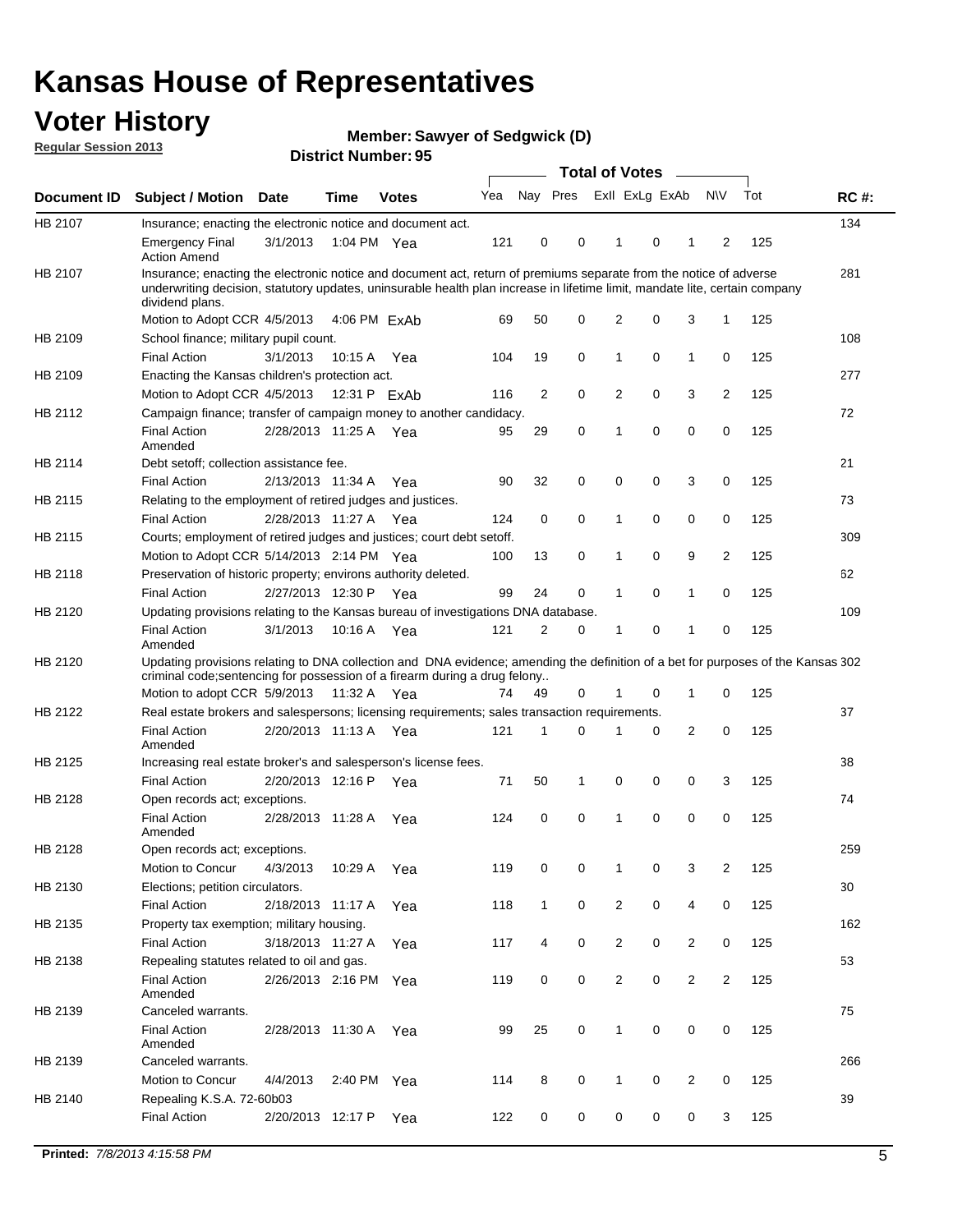**Voter History** 

**Member: Sawyer of Sedgwick (D)** 

**Regular Session 2013**

|         |                                                                                                                                              |          |                        |              |                             |    | <b>Total of Votes</b> |              |          | $\sim$         |     |     |             |
|---------|----------------------------------------------------------------------------------------------------------------------------------------------|----------|------------------------|--------------|-----------------------------|----|-----------------------|--------------|----------|----------------|-----|-----|-------------|
|         | Document ID Subject / Motion Date                                                                                                            |          | Time                   | <b>Votes</b> | Yea Nay Pres ExII ExLg ExAb |    |                       |              |          |                | N\V | Tot | <b>RC#:</b> |
| HB 2141 | Repealer; elections process for certain unified school districts.                                                                            |          |                        |              |                             |    |                       |              |          |                |     |     | 24          |
|         | <b>Final Action</b>                                                                                                                          |          | 2/14/2013 11:23 A      | Yea          | 123                         | 0  | 0                     | 0            | 0        | 1              | 1   | 125 |             |
| HB 2142 | Certain educational statutes concerning USD land transfers and higher education loan and grant programs.                                     |          |                        |              |                             |    |                       |              |          |                |     |     | 40          |
|         | <b>Final Action</b>                                                                                                                          |          | 2/20/2013 12:19 P      | Yea          | 122                         | 0  | 0                     | 0            | 0        | 0              | 3   | 125 |             |
| HB 2143 | Repealing outdated provisions relating to the purchase of certain real estate by the department of corrections.                              |          |                        |              |                             |    |                       |              |          |                |     |     | 34          |
|         | <b>Final Action</b>                                                                                                                          |          | 2/20/2013 11:09 A Yea  |              | 122                         | 0  | 0                     |              | 0        | $\overline{2}$ | 0   | 125 |             |
| HB 2144 | Repealing unnecessary statutes relating to juveniles.                                                                                        |          |                        |              |                             |    |                       |              |          |                |     |     | 76          |
|         | <b>Final Action</b>                                                                                                                          |          | 2/28/2013 11:32 A Yea  |              | 124                         | 0  | 0                     |              | 0        | 0              | 0   | 125 |             |
| HB 2145 | Repealing K.S.A. 75-5028; concerning the sale of real estate by the secretary of transportation.                                             |          |                        |              |                             |    |                       |              |          |                |     |     | 35          |
|         | <b>Final Action</b>                                                                                                                          |          | 2/20/2013 11:11 A Yea  |              | 122                         | 0  | 0                     |              | 0        | 2              | 0   | 125 |             |
| HB 2146 | Repealing the cancer drug repository program K.S.A. 2012 Supp. 65-1664 through 65-1667 and amending K.S.A. 2012 Supp. 77<br>65-1636.         |          |                        |              |                             |    |                       |              |          |                |     |     |             |
|         | <b>Final Action</b>                                                                                                                          |          | 2/28/2013 11:33 A      | Yea          | 124                         | 0  | 0                     |              | 0        | 0              | 0   | 125 |             |
| HB 2147 | Repealer; use of metric system on certain road signs and markers, moving of heavy vehicles on bridges or culverts, interstate 94<br>bridges. |          |                        |              |                             |    |                       |              |          |                |     |     |             |
|         | <b>Final Action</b>                                                                                                                          | 3/1/2013 |                        | 9:52 AM Yea  | 123                         | 0  | 0                     | 1            | 0        | 1              | 0   | 125 |             |
| HB 2148 | Repealers; postsecondary education scholarship provisions.                                                                                   |          |                        |              |                             |    |                       |              |          |                |     |     | 41          |
|         | <b>Final Action</b>                                                                                                                          |          | 2/20/2013 12:21 P Yea  |              | 106                         | 16 | 0                     | 0            | 0        | 0              | 3   | 125 |             |
| HB 2149 | Repealers; postsecondary education student loans and tuition grants.                                                                         |          |                        |              |                             |    |                       |              |          |                |     |     | 42          |
|         | <b>Final Action</b>                                                                                                                          |          | 2/20/2013 12:22 P      | Yea          | 108                         | 14 | 0                     | 0            | 0        | $\Omega$       | 3   | 125 |             |
| HB 2149 | Repealing a \$500,000 transfer from highway patrol training center fund to the state general fund.                                           |          |                        |              |                             |    |                       |              |          |                |     |     | 314         |
|         | Motion to Concur                                                                                                                             |          | 5/23/2013 10:22 A ExAb |              | 113                         | 0  | 0                     |              | 0        | 8              | 3   | 125 |             |
| HB 2150 | Repealers; workforce development loan program act.                                                                                           |          |                        |              |                             |    |                       |              |          |                |     |     | 78          |
|         | <b>Final Action</b>                                                                                                                          |          | 2/28/2013 11:34 A      | Nay          | 94                          | 30 | 0                     | 1            | 0        | $\mathbf 0$    | 0   | 125 |             |
| HB 2150 | Senate Substitute for HB 2150 by Committee on Commerce--Concerning the Kansas employment first oversight commission.                         |          |                        |              |                             |    |                       |              |          |                |     |     | 267         |
|         | Motion to Concur                                                                                                                             | 4/4/2013 |                        | 2:44 PM Yea  | 110                         | 12 | 0                     | 1            | 0        | 2              | 0   | 125 |             |
| HB 2151 | Repealers; report on medically underserved areas of the state.                                                                               |          |                        |              |                             |    |                       |              |          |                |     |     | 63          |
|         | <b>Final Action</b>                                                                                                                          |          | 2/27/2013 12:31 P      | Yea          | 123                         | 0  | 0                     | 1            | 0        | 1              | 0   | 125 |             |
| HB 2152 | Repealer: uniform land sales practices act.                                                                                                  |          |                        |              |                             |    |                       |              |          |                |     |     | 36          |
|         | <b>Final Action</b>                                                                                                                          |          | 2/20/2013 11:12 A      | Yea          | 122                         | 0  | 0                     | 1            | 0        | 2              | 0   | 125 |             |
| HB 2153 | Unused medications act; dontating entities.                                                                                                  |          |                        |              |                             |    |                       |              |          |                |     |     | 64          |
|         | <b>Final Action</b><br>Amended                                                                                                               |          | 2/27/2013 12:33 P      | Yea          | 123                         | 0  | 0                     |              | 0        | 1              | 0   | 125 |             |
| HB 2154 | Senate Substitute for HB 2154 by Committee on Public Health and Welfare--Cosmetology; relating to licensure and renewal of 31                |          |                        |              |                             |    |                       |              |          |                |     |     |             |
|         | persons, salons and clinics.                                                                                                                 |          |                        |              |                             |    |                       |              |          |                |     |     |             |
|         | <b>Final Action</b><br>Amended                                                                                                               |          | 2/18/2013 11:19 A      | Yea          | 119                         | 0  | 0                     | 2            | 0        |                | 0   | 125 |             |
| HB 2155 | Cosmetology; relating to licensure and renewal.                                                                                              |          |                        |              |                             |    |                       |              |          |                |     |     | 32          |
|         | <b>Final Action</b><br>Amended                                                                                                               |          | 2/18/2013 11:21 A Yea  |              | 119                         | 0  | 0                     | 2            | 0        | 4              | 0   | 125 |             |
| HB 2156 | Repealers; school finance; area vocational school fund; local effort as applied to U.S.D. No. 450                                            |          |                        |              |                             |    |                       |              |          |                |     |     | 43          |
|         | <b>Final Action</b>                                                                                                                          |          | 2/20/2013 12:23 P      | Yea          | 122                         | 0  | 0                     | 0            | 0        | 0              | 3   | 125 |             |
|         | Quality care assessment on skilled nursing care facilities.                                                                                  |          |                        |              |                             |    |                       |              |          |                |     |     | 144         |
| HB 2160 |                                                                                                                                              |          | 12:13 P                |              |                             |    | 0                     | $\mathbf{1}$ | 0        | 3              |     |     |             |
|         | <b>Final Action</b>                                                                                                                          | 3/7/2013 |                        | Yea          | 100                         | 21 |                       |              |          |                | 0   | 125 |             |
| HB 2162 | Prohibition on use of state appropriated moneys to lobby relating to gun control at federal, state and local ogvernment level.               |          |                        |              |                             |    |                       |              |          |                |     |     | 79          |
|         | <b>Final Action</b><br>Amended                                                                                                               |          | 2/28/2013 11:36 A Yea  |              | 120                         | 4  | 0                     | 1            | 0        | 0              | 0   | 125 |             |
| HB 2162 | Prohibition on use of state appropriated moneys to lobby at federal, state and local government levels relating to gun control.              |          |                        |              |                             |    |                       |              |          |                |     |     | 312         |
|         | Motion to adopt CCR 5/21/2013 2:52 PM ExAb                                                                                                   |          |                        |              | 83                          | 28 | 0                     | 1            | $\Omega$ | 13             | 0   | 125 |             |
| HB 2163 | Relating to garnishment proceedings.                                                                                                         |          |                        |              |                             |    |                       |              |          |                |     |     | 80          |
|         | <b>Final Action</b>                                                                                                                          |          | 2/28/2013 11:37 A Yea  |              | 124                         | 0  | 0                     | $\mathbf{1}$ | 0        | 0              | 0   | 125 |             |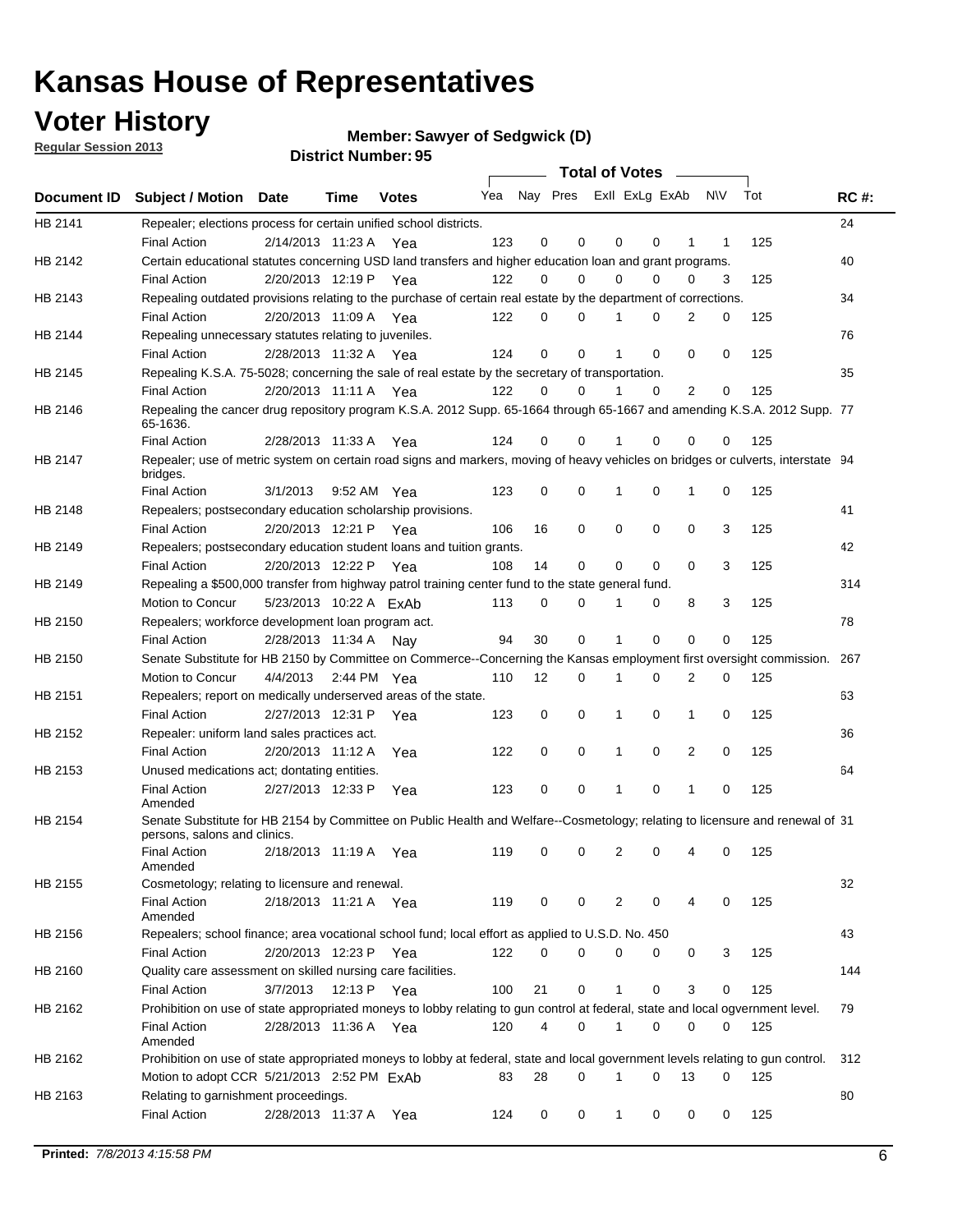### **Voter History**

**Member: Sawyer of Sedgwick (D)** 

**Regular Session 2013**

|             |                                                                                                                                                                                                                                    |                       |              | רי וסעוווטנו ועוווטכו |     |              |          | <b>Total of Votes</b> |          | $\overline{\phantom{a}}$ |              |     |             |
|-------------|------------------------------------------------------------------------------------------------------------------------------------------------------------------------------------------------------------------------------------|-----------------------|--------------|-----------------------|-----|--------------|----------|-----------------------|----------|--------------------------|--------------|-----|-------------|
| Document ID | <b>Subject / Motion Date</b>                                                                                                                                                                                                       |                       | <b>Time</b>  | <b>Votes</b>          | Yea | Nay Pres     |          | Exll ExLg ExAb        |          |                          | <b>NV</b>    | Tot | <b>RC#:</b> |
| HB 2164     | Relating to jurors; information disqualifying prospective juror from jury service.                                                                                                                                                 |                       |              |                       |     |              |          |                       |          |                          |              |     | 47          |
|             | <b>Final Action</b><br>Amended                                                                                                                                                                                                     | 2/25/2013 12:12 P     |              | Nay                   | 75  | 45           | 0        | 0                     | 0        | 0                        | 5            | 125 |             |
| HB 2164     | Juries and grand juries.                                                                                                                                                                                                           |                       |              |                       |     |              |          |                       |          |                          |              |     | 284         |
|             | Motion to Adopt CCR 4/5/2013                                                                                                                                                                                                       |                       | 5:53 PM ExAb |                       | 92  | 28           | 0        | 2                     | 0        | $\overline{2}$           | 1            | 125 |             |
| HB 2166     | Sub HB 2166 by Committee on Judiciary -- Relating to the medical assistance recovery program.                                                                                                                                      |                       |              |                       |     |              |          |                       |          |                          |              |     | 165         |
|             | Final Action Sub Bill 3/19/2013 10:34 A FxAb<br>Amended                                                                                                                                                                            |                       |              |                       | 112 | 11           | $\Omega$ | 1                     | 0        | 1                        | 0            | 125 |             |
| HB 2167     | Establishing Native American legislative day at the capitol.                                                                                                                                                                       |                       |              |                       |     |              |          |                       |          |                          |              |     | 54          |
|             | <b>Final Action</b>                                                                                                                                                                                                                | 2/26/2013 2:17 PM Yea |              |                       | 119 | 0            | 0        | 2                     | 0        | $\overline{2}$           | 2            | 125 |             |
| HB 2167     | Senate Substitute for HB 2167 by Committee on Federal and State Affairs -- Concerning fireworks; regulations thereof.                                                                                                              |                       |              |                       |     |              |          |                       |          |                          |              |     | 261         |
|             | Motion to Concur                                                                                                                                                                                                                   | 4/4/2013              | 11:11 A Yea  |                       | 100 | 23           | 0        | 1                     | 0        | 1                        | 0            | 125 |             |
| HB 2169     | Allowing for proceedings to determine final disposition of prisoner's pending probation revocations.                                                                                                                               |                       |              |                       |     |              |          |                       |          |                          |              |     | 49          |
|             | <b>Final Action</b>                                                                                                                                                                                                                | 2/26/2013 2:10 PM Yea |              |                       | 119 | 0            | $\Omega$ | 0                     | 0        | 0                        | 6            | 125 |             |
| HB 2170     | Concerning sentencing dispositions, probation and postrelease supervision.                                                                                                                                                         |                       |              |                       |     |              |          |                       |          |                          |              |     | 110         |
|             | <b>Final Action</b><br>Amended                                                                                                                                                                                                     | 3/1/2013              | 10:23 A Yea  |                       | 79  | 44           | 0        | 1                     | 0        | 1                        | 0            | 125 |             |
| HB 2170     | Concerning sentencing dispositions, probation and postrelease supervision.                                                                                                                                                         |                       |              |                       |     |              |          |                       |          |                          |              |     | 256         |
|             | Motion to Concur                                                                                                                                                                                                                   | 4/1/2013              | 10:54 A Yea  |                       | 75  | 44           | 0        | 1                     | 0        | $\overline{2}$           | 3            | 125 |             |
| HB 2172     | Cemeteries; cemetery corporations and cemetery merchandise.                                                                                                                                                                        |                       |              |                       |     |              |          |                       |          |                          |              |     | 81          |
|             | <b>Final Action</b><br>Amended                                                                                                                                                                                                     | 2/28/2013 11:38 A Yea |              |                       | 124 | 0            | 0        | 1                     | $\Omega$ | $\Omega$                 | 0            | 125 |             |
| HB 2176     | The Eisenhower foundation license plate.                                                                                                                                                                                           |                       |              |                       |     |              |          |                       |          |                          |              |     | 57          |
|             | <b>Final Action</b>                                                                                                                                                                                                                | 2/27/2013 12:11 P     |              | Yea                   | 112 | 11           | 0        | 0                     | 0        | 1                        | 1            | 125 |             |
| HB 2177     | Relating to motor carriers; concerning safety rules and regulations; certificates of convenience and necessity; transportation of 55<br>certain materials.                                                                         |                       |              |                       |     |              |          |                       |          |                          |              |     |             |
|             | <b>Final Action</b><br>Amended                                                                                                                                                                                                     | 2/26/2013 2:18 PM Yea |              |                       | 119 | 0            | 0        | 2                     | 0        | $\overline{2}$           | 2            | 125 |             |
| HB 2179     | Amending the secretary of labor's role of taking assignment of wage claims.                                                                                                                                                        |                       |              |                       |     |              |          |                       |          |                          |              |     | 111         |
|             | <b>Final Action</b><br>Amended                                                                                                                                                                                                     | 3/1/2013              | 10:24 A      | Nav                   | 87  | 36           | 0        | 1                     | 0        | 1                        | 0            | 125 |             |
| HB 2181     | Authorizing licensing bodies to accept certain online distance education courses towards licensure for military service member 55<br>applicants                                                                                    |                       |              |                       |     |              |          |                       |          |                          |              |     |             |
|             | <b>Final Action</b>                                                                                                                                                                                                                | 2/27/2013 12:34 P     |              | Yea                   | 123 | 0            | 0        | 1                     | 0        | 1                        | 0            | 125 |             |
| HB 2182     | Relating to grand juries.                                                                                                                                                                                                          |                       |              |                       |     |              |          |                       |          |                          |              |     | 152         |
|             | <b>Final Action</b><br>Amended                                                                                                                                                                                                     | 3/13/2013 11:20 A     |              | Yea                   | 100 | 24           | 0        | 0                     | 0        | 1                        | 0            | 125 |             |
| HB 2183     | Substitute HB 2183 by Committee on Health and Human Services - - designation and control of infectious and contagious<br>diseases.                                                                                                 |                       |              |                       |     |              |          |                       |          |                          |              |     | 112         |
|             | Final Action Sub Bill 3/1/2013<br>Amended                                                                                                                                                                                          |                       | 10:26 A Yea  |                       | 122 | $\mathbf{1}$ | 0        | 1                     | 0        | 1                        | 0            | 125 |             |
| HB 2183     | Substitute HB 2183 by Committee on Health and Human Services -- department of health and environment statutory duties<br>and functions, infectious and contagious diseases, laboratory services, health information technology and |                       |              |                       |     |              |          |                       |          |                          |              |     | 297         |
|             | Motion to Adopt CCR 4/5/2013                                                                                                                                                                                                       |                       | 9:37 PM ExAb |                       | 120 | 0            | 0        | 2                     | 0        | 2                        | 1            | 125 |             |
| HB 2185     | Consolidation of citites and counties; dual majority vote.                                                                                                                                                                         |                       |              |                       |     |              |          |                       |          |                          |              |     | 113         |
|             | <b>Final Action</b><br>Amended                                                                                                                                                                                                     | 3/1/2013              | 10:27 A Yea  |                       | 119 | 4            | 0        | 1                     | 0        | 1                        | 0            | 125 |             |
| HB 2193     | Public facilities; accessiblity standards for disabled persons.                                                                                                                                                                    |                       |              |                       |     |              |          |                       |          |                          |              |     | 145         |
|             | <b>Final Action</b>                                                                                                                                                                                                                | 3/7/2013              | 12:14 P      | Yea                   | 121 | 0            | 0        | 1                     | 0        | 3                        | 0            | 125 |             |
| HB 2195     | Claims against the state; 2012 Joint Committee recommendations.                                                                                                                                                                    |                       |              |                       |     |              |          |                       |          |                          |              |     | 146         |
|             | <b>Final Action</b><br>Amended                                                                                                                                                                                                     | 3/7/2013              | 12:16 P Yea  |                       | 110 | 10           | 0        | 1                     | 0        | 3                        | $\mathbf{1}$ | 125 |             |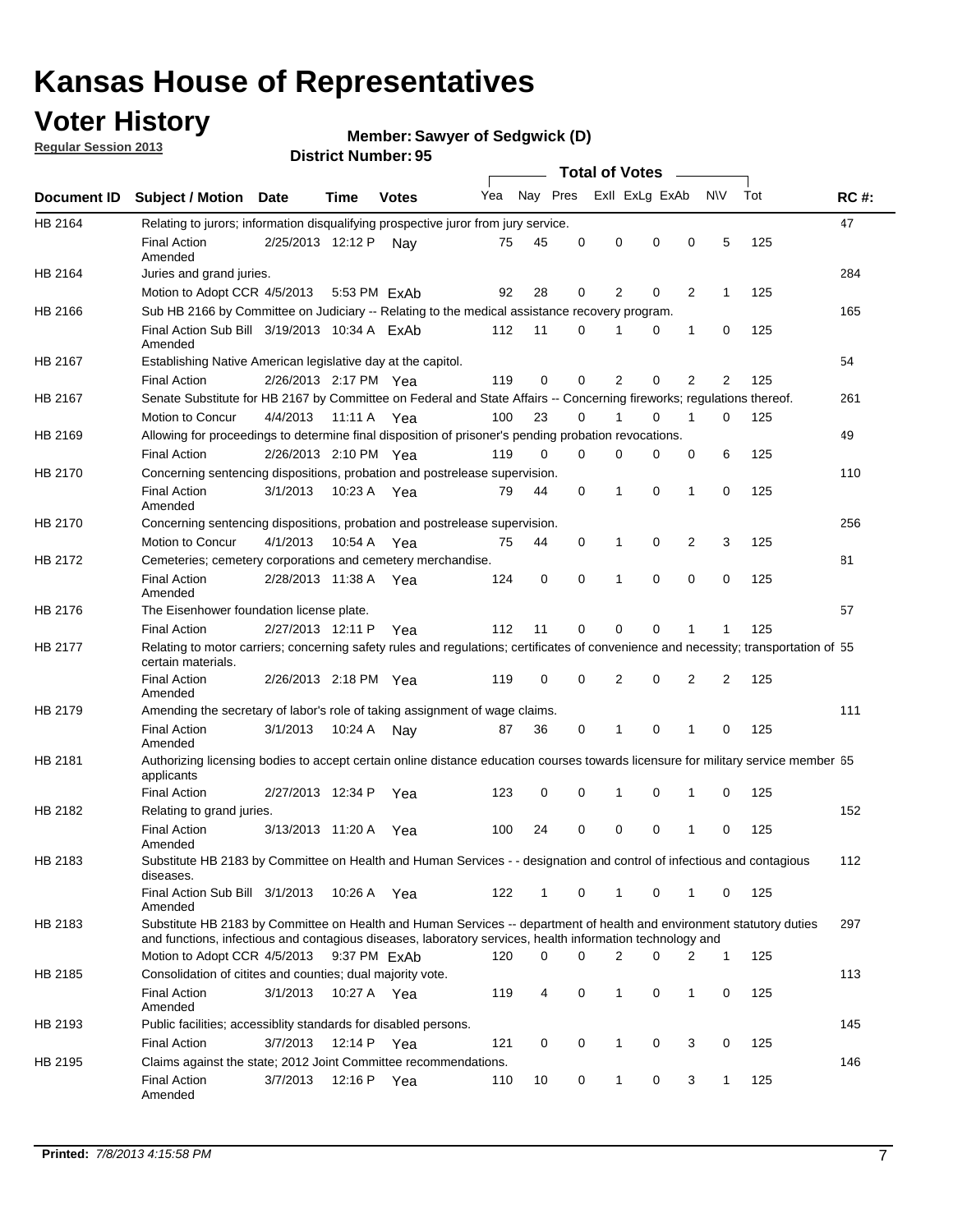### **Voter History**

**Member: Sawyer of Sedgwick (D)** 

**Regular Session 2013**

|             |                                                                                                                                                                             |                        |             |              |     |          |          | <b>Total of Votes</b> |   |              |            |     |             |
|-------------|-----------------------------------------------------------------------------------------------------------------------------------------------------------------------------|------------------------|-------------|--------------|-----|----------|----------|-----------------------|---|--------------|------------|-----|-------------|
| Document ID | <b>Subject / Motion Date</b>                                                                                                                                                |                        | Time        | <b>Votes</b> | Yea | Nay Pres |          | Exll ExLg ExAb        |   |              | <b>N/A</b> | Tot | <b>RC#:</b> |
| HB 2197     | Kansas state high school activities association; membership of board of directors and executive board.                                                                      |                        |             |              |     |          |          |                       |   |              |            |     | 249         |
|             | <b>Emergency Final</b><br><b>Action Amend</b>                                                                                                                               | 3/26/2013 8:46 PM Yea  |             |              | 69  | 53       | 0        |                       | 0 | 2            | 0          | 125 |             |
| HB 2199     | Second amendment protection act.                                                                                                                                            |                        |             |              |     |          |          |                       |   |              |            |     | 157         |
|             | <b>Final Action</b><br>Amended                                                                                                                                              | 3/14/2013 11:34 A      |             | Yea          | 94  | 29       | 0        | 0                     | 0 | 2            | 0          | 125 |             |
| HB 2199     | Senate Substitute for HB 2199 by Committee on Federal and State Affairs--Secretary of Administration; successor; diretor of                                                 |                        |             |              |     |          |          |                       |   |              |            |     | 313         |
|             | accounts and reports; certain rules and regulations; Kansas liguor control act.                                                                                             |                        |             |              |     |          |          |                       |   |              |            |     |             |
|             | Motion to adopt CCR 5/22/2013 2:17 PM ExAb                                                                                                                                  |                        |             |              | 89  | 23       | 0        | 1                     | 0 | 12           | 0          | 125 |             |
| HB 2200     | Executive chief information technology officer; office of information tehcnology services.                                                                                  |                        |             |              |     |          |          |                       |   |              |            |     | 114         |
|             | <b>Final Action</b><br>Amended                                                                                                                                              | 3/1/2013               | 10:28 A     | Yea          | 121 | 2        | 0        | 1                     | 0 | 1            | 0          | 125 |             |
| HB 2201     | Telecommunications; regulation by the state corporation commission and distributions from the Kansas universal service<br>fund.                                             |                        |             |              |     |          |          |                       |   |              |            |     | 33          |
|             | <b>Final Action</b><br>Amended                                                                                                                                              | 2/18/2013 11:24 A      |             | Yea          | 118 | 1        | 0        | 2                     | 0 | 4            | 0          | 125 |             |
| HB 2201     | Telecommunications; regulation by the state corporation commission and distributions from the Kansas universal service<br>fund.                                             |                        |             |              |     |          |          |                       |   |              |            |     | 278         |
|             | Motion to Adopt CCR 4/5/2013                                                                                                                                                |                        |             | 12:57 P ExAb | 99  | 20       | 0        | 2                     | 0 | 3            | 1          | 125 |             |
| HB 2202     | Providing automatic relief from certain motor carrier restrictions upon the governor's declaration of emergency.                                                            |                        |             |              |     |          |          |                       |   |              |            |     | 44          |
|             | <b>Final Action</b><br>Amended                                                                                                                                              | 2/20/2013 12:25 P      |             | Yea          | 122 | 0        | 0        | 0                     | 0 | 0            | 3          | 125 |             |
| HB 2203     | Relating to exercise of religion.                                                                                                                                           |                        |             |              |     |          |          |                       |   |              |            |     | 115         |
|             | <b>Final Action</b><br>Amended                                                                                                                                              | 3/1/2013               | 10:31 A     | Yea          | 109 | 14       | 0        | 1                     | 0 | 1            | 0          | 125 |             |
| HB 2203     | Relating to exercise of religion.                                                                                                                                           |                        |             |              |     |          |          |                       |   |              |            |     | 200         |
|             | Motion to Concur                                                                                                                                                            | 3/25/2013 9:41 AM ExAb |             |              | 109 | 12       | 0        | 2                     | 0 | 2            | 0          | 125 |             |
| HB 2204     | Relating to redemption of real property.                                                                                                                                    |                        |             |              |     |          |          |                       |   |              |            |     | 116         |
|             | <b>Final Action</b><br>Amended                                                                                                                                              | 3/1/2013               | 10:32 A     | Yea          | 123 | 0        | 0        | 1                     | 0 | 1            | 0          | 125 |             |
| HB 2204     | Extending the judicial branch surcharge for two years.                                                                                                                      |                        |             |              |     |          |          |                       |   |              |            |     | 308         |
|             | Motion to adopt CCR 5/13/2013 10:38 A ExAb                                                                                                                                  |                        |             |              | 121 | 1        | 0        | 0                     | 0 | 3            | 0          | 125 |             |
| HB 2205     | Adoption hearings; time and waiver of notice.                                                                                                                               |                        |             |              |     |          |          |                       |   |              |            |     | 117         |
|             | <b>Final Action</b><br>Amended                                                                                                                                              | 3/1/2013               | 10:33 A Yea |              | 123 | 0        | 0        | 1                     | 0 | 1            | 0          | 125 |             |
| HB 2207     | Substitute HB 2207 by Committee on Agriculture and Natural Resources--Amending provisions relating to the regulation and<br>certification of animal feeding facilities.     |                        |             |              |     |          |          |                       |   |              |            |     | 56          |
|             | Final Action Sub Bill 2/26/2013 2:20 PM Yea                                                                                                                                 |                        |             |              | 119 | 0        | 0        | 2                     | 0 | 2            | 2          | 125 |             |
| HB 2207     | Substitute HB 2207 by Committee on Agriculture and Natural Resources--Amending provisions relating to the regulation and 257<br>certification of animal feeding facilities. |                        |             |              |     |          |          |                       |   |              |            |     |             |
|             | Motion to Concur                                                                                                                                                            | 4/1/2013 2:23 PM Yea   |             |              | 119 | 0        | 0        | 1                     | 0 | 3            | 2          | 125 |             |
| HB 2209     | Amendments to the Kansas offender registration act.                                                                                                                         |                        |             |              |     |          |          |                       |   |              |            |     | 66          |
|             | <b>Final Action</b><br>Amended                                                                                                                                              | 2/27/2013 12:35 P Yea  |             |              | 123 | 0        | 0        | $\mathbf{1}$          | 0 | $\mathbf{1}$ | 0          | 125 |             |
| HB 2210     | Elections; change of party affiliation.                                                                                                                                     |                        |             |              |     |          |          |                       |   |              |            |     | 132         |
|             | <b>Emergency Final</b><br><b>Action Amend</b>                                                                                                                               | 3/1/2013               | 1:02 PM Nay |              | 72  | 49       | 0        |                       | 0 | 1            | 2          | 125 |             |
| HB 2212     | Concerning the requirements to receiving a service grant through the veterans claims assistance program.                                                                    |                        |             |              |     |          |          |                       |   |              |            |     | 118         |
|             | Final Action                                                                                                                                                                | 3/1/2013               | 10:34 A Yea |              | 123 | 0        | 0        | $\mathbf{1}$          | 0 | 1            | 0          | 125 |             |
| HB 2213     | Member elections and retirement benefit determinations and one-time payments under KPERS act of 2015.                                                                       |                        |             |              |     |          |          |                       |   |              |            |     | 27          |
|             | <b>Final Action</b><br>Amended                                                                                                                                              | 2/15/2013 11:19 A Yea  |             |              | 115 | 0        | 0        | 2                     | 2 | 3            | 3          | 125 |             |
| HB 2213     | Member elections and retirement benefit determinations and one-time payments under KPERS act of 2015.                                                                       |                        |             |              |     |          |          |                       |   |              |            |     | 311         |
|             | Motion to adopt CCR 5/20/2013 2:11 PM Yea                                                                                                                                   |                        |             |              | 104 | $\Omega$ | $\Omega$ | 1                     | 0 | 16           | 4          | 125 |             |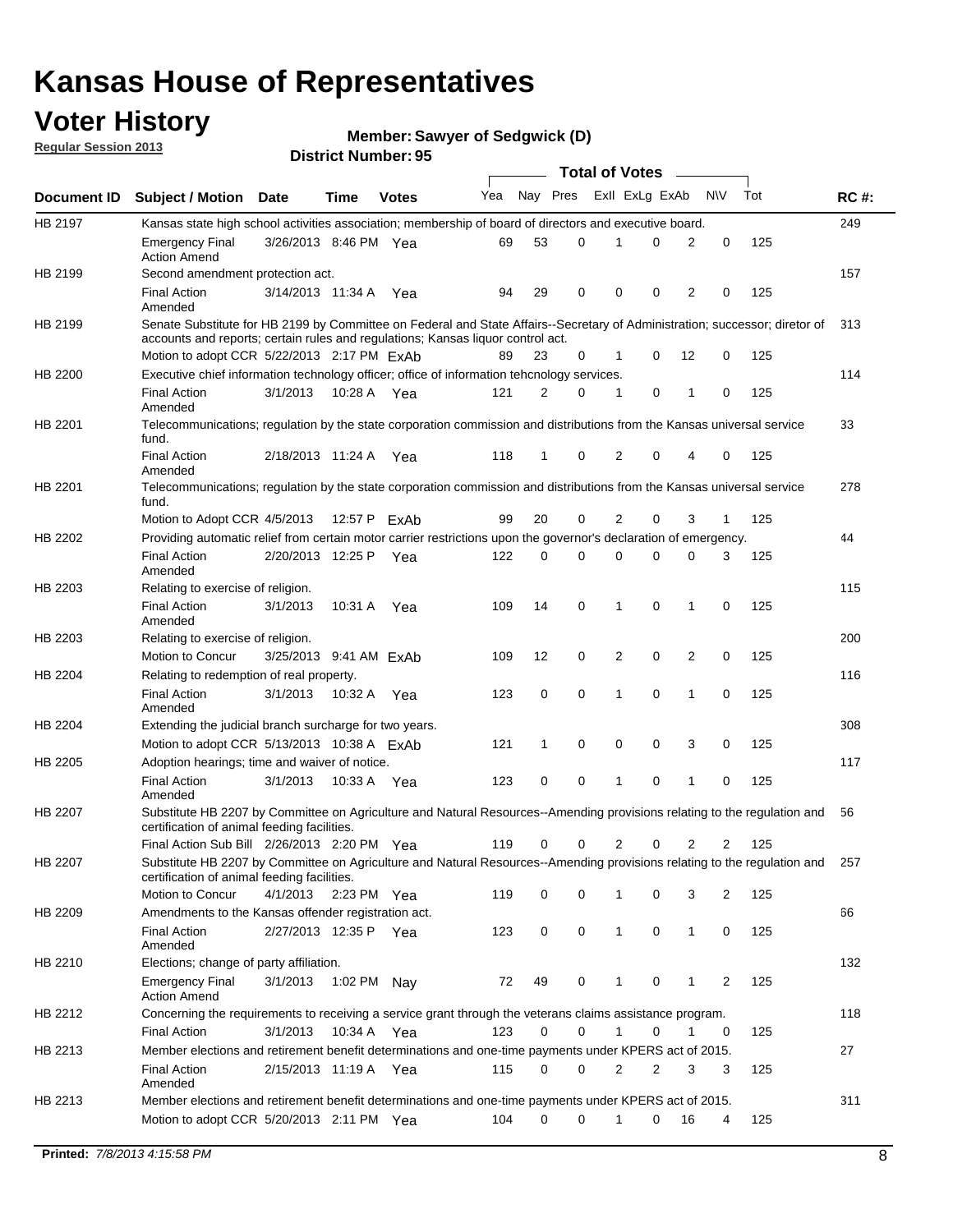### **Voter History**

**Member: Sawyer of Sedgwick (D)** 

**Regular Session 2013**

|                    |                                                                                                                                                                                                       |                        |         | טט וסטוווער ועוווסו |              |    |   | <b>Total of Votes</b> |          | $\sim$         |           |     |       |
|--------------------|-------------------------------------------------------------------------------------------------------------------------------------------------------------------------------------------------------|------------------------|---------|---------------------|--------------|----|---|-----------------------|----------|----------------|-----------|-----|-------|
| <b>Document ID</b> | <b>Subject / Motion Date</b>                                                                                                                                                                          |                        | Time    | <b>Votes</b>        | Yea Nay Pres |    |   | Exll ExLg ExAb        |          |                | <b>NV</b> | Tot | RC#   |
| HB 2216            | Repealing certain joint committees and amending related statutes; amending the joint committees on special claims against<br>the state.                                                               |                        |         |                     |              |    |   |                       |          |                |           |     | 119   |
|                    | <b>Final Action</b><br>Amended                                                                                                                                                                        | 3/1/2013               | 10:36 A | Nay                 | 91           | 32 | 0 | 1                     | 0        | 1              | 0         | 125 |       |
| HB 2216            | Repealing certain joint committees and amending related statutes; amending the joint committees on special claims against<br>the state.                                                               |                        |         |                     |              |    |   |                       |          |                |           |     | 323   |
|                    | Motion to adopt CCR 6/2/2013                                                                                                                                                                          |                        | 12:18 A | Yea                 | 81           | 28 | 0 | 1                     | 0        | 6              | 9         | 125 |       |
| HB 2217            | Creating the crime of female genital mutilation and setting the penalty.                                                                                                                              |                        |         |                     |              |    |   |                       |          |                |           |     | 120   |
|                    | <b>Final Action</b><br>Amended                                                                                                                                                                        | 3/1/2013               |         | 10:37 A Yea         | 123          | 0  | 0 | 1                     | 0        | $\mathbf{1}$   | 0         | 125 |       |
| HB 2218            | Driving under the influence of alcohol or drugs; tests; implied consent; administrative hearings.                                                                                                     |                        |         |                     |              |    |   |                       |          |                |           |     | 82    |
|                    | <b>Final Action</b>                                                                                                                                                                                   | 2/28/2013 11:40 A Yea  |         |                     | 124          | 0  | 0 |                       | $\Omega$ | 0              | 0         | 125 |       |
| HB 2218            | Driving under the influence of alcohol or drugs; boating under the influence of alcohol or drugs; tests; implied consent;<br>administrative hearings; aggravated battery DUI.                         |                        |         |                     |              |    |   |                       |          |                |           |     | 303   |
|                    | Motion to adopt CCR 5/9/2013                                                                                                                                                                          |                        | 11:46 A | Yea                 | 120          | 2  | 0 | 1                     | 0        | 1              | 1         | 125 |       |
| HB 2221            | Enacting the equal access act; school employees; professional employees organization.                                                                                                                 |                        |         |                     |              |    |   |                       |          |                |           |     | 83    |
|                    | <b>Final Action</b>                                                                                                                                                                                   | 2/28/2013 11:42 A      |         | Nav                 | 71           | 53 | 0 | 1                     | 0        | 0              | 0         | 125 |       |
| HB 2222            | School districts; bullying policies.                                                                                                                                                                  |                        |         |                     |              |    |   |                       |          |                |           |     | 141   |
|                    | <b>Emergency Final</b><br><b>Action Amend</b>                                                                                                                                                         | 3/1/2013               |         | 1:13 PM $Yea$       | 119          | 1  | 1 | 1                     | 0        | 1              | 2         | 125 |       |
| HB 2228            | Decreased employer payments to group insurance reserve fund for KPERS plan of death and long-term disability benefits<br>during fiscal years 2014 and 2015.                                           |                        |         |                     |              |    |   |                       |          |                |           |     | 28    |
|                    | <b>Final Action</b><br>Amended                                                                                                                                                                        | 2/15/2013 11:21 A Yea  |         |                     | 115          | 0  | 0 | 2                     | 2        | 3              | 3         | 125 |       |
| HB 2231            | Substitute HB 2231 by Committee on Appropriations - Appropriations for FY 2014, FY 2015, FY 2016, FY 2017 and FY 2018<br>for various state agencies; capital improvement projects.                    |                        |         |                     |              |    |   |                       |          |                |           |     | - 177 |
|                    | Final Action Sub Bill 3/20/2013 10:29 A ExAb<br>Amended                                                                                                                                               |                        |         |                     | 68           | 55 | 0 |                       | 0        | 1              | 0         | 125 |       |
| HB 2234            | Contracts between the Kansas turnpike authority and the Kansas department of transportation.                                                                                                          |                        |         |                     |              |    |   |                       |          |                |           |     | 151   |
|                    | <b>Final Action</b><br>Amended                                                                                                                                                                        | 3/11/2013 11:16 A Nay  |         |                     | 81           | 41 | 0 | 0                     | 1        | $\overline{2}$ | 0         | 125 |       |
| HB 2234            | Naming the secretary of transportation as the director of operations of the Kansas turnpike authority; pertaining to certain<br>contracts between the authority and the department of transportation. |                        |         |                     |              |    |   |                       |          |                |           |     | 299   |
|                    | Motion to Adopt CCR 4/5/2013                                                                                                                                                                          |                        |         | 10:12 P ExAb        | 76           | 44 | 0 | 2                     | 0        | 2              | 1         | 125 |       |
| <b>HB 2244</b>     | Taxation of watercraft.<br><b>Emergency Final</b>                                                                                                                                                     | 3/26/2013 8:49 PM Yea  |         |                     | 107          | 15 | 0 | 1                     | 0        | 2              | 0         | 125 | 250   |
|                    | <b>Action Amend</b>                                                                                                                                                                                   |                        |         |                     |              |    |   |                       |          |                |           |     |       |
| HB 2249            | City annexation of fire district land; double taxation; refund.                                                                                                                                       |                        |         |                     |              |    |   |                       |          |                |           |     | 121   |
|                    | Final Action 3/1/2013 10:39 A Yea<br>Amended                                                                                                                                                          |                        |         |                     | 101          | 22 | 0 | $\mathbf{1}$          | 0        | $\mathbf{1}$   | 0         | 125 |       |
| HB 2249            | Certain property issues; fire districts; historic preservation; solid waste.                                                                                                                          |                        |         |                     |              |    |   |                       |          |                |           |     | 310   |
|                    | Motion to Adopt CCR 5/17/2013 10:25 A Yea                                                                                                                                                             |                        |         |                     | 92           | 18 | 0 | 1                     | 0        | 14             | 0         | 125 |       |
| HB 2252            | Eliminating the statute of limitations for prosecutions of rape and aggravated criminal sodomy.                                                                                                       |                        |         |                     |              |    |   |                       |          |                |           |     | 122   |
|                    | <b>Final Action</b><br>Amended                                                                                                                                                                        | 3/1/2013               |         | 10:40 A Yea         | 123          | 0  | 0 |                       | 0        | 1              | 0         | 125 |       |
| HB 2253            | Abortion; prohibiting funding for abortion services; amending late-term abortion and woman's- right-to-know statutes.                                                                                 |                        |         |                     |              |    |   |                       |          |                |           |     | 178   |
|                    | <b>Final Action</b><br>Amended                                                                                                                                                                        | 3/20/2013 10:31 A ExAb |         |                     | 92           | 31 | 0 | 1                     | 0        | 1              | 0         | 125 |       |
| HB 2253            | Abortion; prohibiting funding for abortion services; amending late-term abortion and woman's- right-to-know statutes.                                                                                 |                        |         |                     |              |    |   |                       |          |                |           |     | 301   |
|                    | Motion to Adopt CCR 4/5/2013                                                                                                                                                                          |                        |         | 10:34 P ExAb        | 90           | 30 | 0 | 2                     | 0        | 2              | 1         | 125 |       |
| HB 2255            | Economic development; investments in telecommunications machinery and equipment.                                                                                                                      |                        |         |                     |              |    |   |                       |          |                |           |     | 142   |
|                    | EFA Sub Bill<br>Amended                                                                                                                                                                               | 3/1/2013               |         | 1:15 PM $Yea$       | 116          | 5  | 0 | -1                    | 0        | 1              | 2         | 125 |       |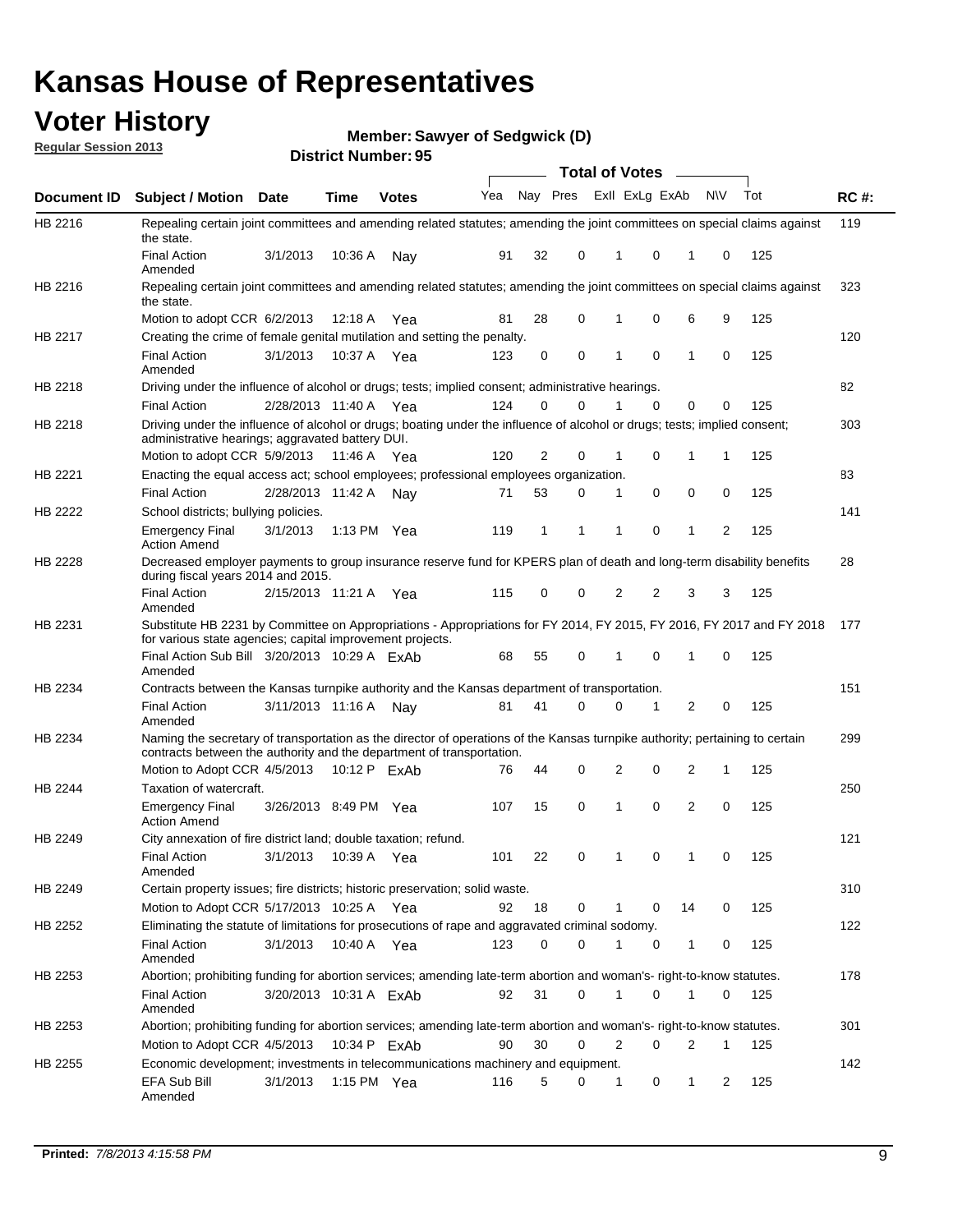### **Voter History**

**Member: Sawyer of Sedgwick (D)** 

**Regular Session 2013**

|                    |                                                                                                                                                                                       |                        | טט . וסעווואזו וטווע |              |     |                         |             | <b>Total of Votes</b> |              | $\sim$         |              |     |             |
|--------------------|---------------------------------------------------------------------------------------------------------------------------------------------------------------------------------------|------------------------|----------------------|--------------|-----|-------------------------|-------------|-----------------------|--------------|----------------|--------------|-----|-------------|
| <b>Document ID</b> | <b>Subject / Motion</b>                                                                                                                                                               | Date                   | Time                 | <b>Votes</b> | Yea | Nay Pres Exll ExLg ExAb |             |                       |              |                | N\V          | Tot | <b>RC#:</b> |
| HB 2259            | Domestic relations; relating to dissolution of marriage;                                                                                                                              |                        |                      |              |     |                         |             |                       |              |                |              |     | 58          |
|                    | <b>Final Action</b>                                                                                                                                                                   | 2/27/2013 12:12 P      |                      | Yea          | 123 | 0                       | 0           | 1                     | 0            | 1              | $\Omega$     | 125 |             |
| HB 2261            | Authorizing the expenditure of unencumbered balances held by school district; removing the cap for contingency reserve<br>fund.                                                       |                        |                      |              |     |                         |             |                       |              |                |              |     | 48          |
|                    | <b>Final Action</b><br>Amended                                                                                                                                                        | 2/25/2013 12:13 P      |                      | Yea          | 120 | 0                       | 0           | 0                     | 0            | 0              | 5            | 125 |             |
| HB 2261            | School districts; expenditure of unencumbered bala ces; removing the cap for contingency reserve fund; establishing celebrate 305<br>freedom week; bullying policies. ies.            |                        |                      |              |     |                         |             |                       |              |                |              |     |             |
|                    | Motion to adopt CCR 5/9/2013                                                                                                                                                          |                        | 2:25 PM Yea          |              | 119 | 1                       | 0           |                       | 0            | 4              | 0            | 125 |             |
| HB 2262            | Substitute HB 2262 by Committee on Appropriations - Amending the percentage amount that is deposited into the oil and gas 210<br>valuation depletion trust fund from 12.41% to 8.25%. |                        |                      |              |     |                         |             |                       |              |                |              |     |             |
|                    | Final Action Sub Bill 3/26/2013 9:58 AM ExAb                                                                                                                                          |                        |                      |              | 96  | 23                      | 0           |                       | 0            | 5              | 0            | 125 |             |
| HB 2267            | Income tax, credits, high performance incentive program; subtraction modifications, certain expenses related to living dinor<br>organ donations.                                      |                        |                      |              |     |                         |             |                       |              |                |              |     | 252         |
|                    | <b>Emergency Final</b><br><b>Action Amend</b>                                                                                                                                         | 3/26/2013 8:52 PM Yea  |                      |              | 106 | 16                      | 0           | 1                     | 0            | $\overline{2}$ | 0            | 125 |             |
| HB 2269            | John Bower memorial highway.                                                                                                                                                          |                        |                      |              |     |                         |             |                       |              |                |              |     | 84          |
|                    | <b>Final Action</b><br>Amended                                                                                                                                                        | 2/28/2013 11:44 A Yea  |                      |              | 114 | 10                      | 0           | 1                     | 0            | 0              | 0            | 125 |             |
| HB 2272            | Exempting IRB-purchased property from property taxatin without state ownerhsip requirement.                                                                                           |                        |                      |              |     |                         |             |                       |              |                |              |     | 123         |
|                    | <b>Final Action</b>                                                                                                                                                                   | 3/1/2013               | 10:41 A Yea          |              | 123 | 0                       | 0           | 1                     | 0            | $\mathbf{1}$   | 0            | 125 |             |
| HB 2278            | Creating a penalty enhancement for the theft or burglary of a firearm.                                                                                                                |                        |                      |              |     |                         |             |                       |              |                |              |     | 135         |
|                    | <b>Emergency Final</b><br><b>Action Amend</b>                                                                                                                                         | 3/1/2013               | 1:06 PM Yea          |              | 117 | 4                       | $\mathbf 0$ | $\mathbf 1$           | $\Omega$     | 1              | 2            | 125 |             |
| HB 2280            | School districts; establishing celebrate freedom week and related curriculum.                                                                                                         |                        |                      |              |     |                         |             |                       |              |                |              |     | 140         |
|                    | <b>Emergency Final</b><br><b>Action Amend</b>                                                                                                                                         | 3/1/2013               | 1:12 PM Yea          |              | 95  | 25                      | 1           | 1                     | 0            | 1              | 2            | 125 |             |
| HB 2294            | Kansas uniform securities act.                                                                                                                                                        |                        |                      |              |     |                         |             |                       |              |                |              |     | 124         |
|                    | <b>Final Action</b>                                                                                                                                                                   | 3/1/2013               | 10:42 A Yea          |              | 123 | 0                       | 0           | 1                     | $\mathbf 0$  | 1              | 0            | 125 |             |
| HB 2296            | Campaign finance; permitted uses of campaign funds.                                                                                                                                   |                        |                      |              |     |                         |             |                       |              |                |              |     | 148         |
|                    | <b>Final Action</b>                                                                                                                                                                   | 3/8/2013               | 11:12 A Yea          |              | 120 | $\mathbf{1}$            | 0           | 0                     | $\mathbf{1}$ | $\overline{2}$ | $\mathbf{1}$ | 125 |             |
| HB 2298            | Amending the crimes of interference with law enforcement and giving a false alarm.                                                                                                    |                        |                      |              |     |                         |             |                       |              |                |              |     | 136         |
|                    | <b>Emergency Final</b><br>Action                                                                                                                                                      | 3/1/2013               | 1:07 PM Yea          |              | 121 | 0                       | 0           | 1                     | 0            | $\mathbf{1}$   | 2            | 125 |             |
| HB 2302            | Relating to drug screening, criminal history record check and fingerprinting of certain persons and employees.                                                                        |                        |                      |              |     |                         |             |                       |              |                |              |     | 85          |
|                    | <b>Final Action</b><br>Amended                                                                                                                                                        | 2/28/2013 11:45 A Yea  |                      |              | 124 | 0                       | $\Omega$    | 1                     | 0            | 0              | $\mathbf 0$  | 125 |             |
| HB 2303            | Relating to drivier's license fees; driving under the influence equipment fund.                                                                                                       |                        |                      |              |     |                         |             |                       |              |                |              |     | 125         |
|                    | <b>Final Action</b><br>Amended                                                                                                                                                        | 3/1/2013               | 10:44 A              | Yea          | 113 | 10                      | 0           | $\mathbf 1$           | 0            | 1              | 0            | 125 |             |
| HB 2305            | Kansas storage tank act and containment of underground storage tanks.                                                                                                                 |                        |                      |              |     |                         |             |                       |              |                |              |     | 126         |
|                    | <b>Final Action</b>                                                                                                                                                                   | 3/1/2013               | 10:45 A              | Yea          | 123 | 0                       | 0           | 1                     | 0            | $\mathbf{1}$   | 0            | 125 |             |
| HB 2305            | Kansas storage tank act and containment of underground storage tanks.                                                                                                                 |                        |                      |              |     |                         |             |                       |              |                |              |     | 197         |
|                    | Motion to Concur                                                                                                                                                                      | 3/22/2013 11:36 A ExAb |                      |              | 119 | 0                       | 0           | 2                     | 0            | 3              | $\mathbf{1}$ | 125 |             |
| HB 2311            | Increasing delinquent registration fees.                                                                                                                                              |                        |                      |              |     |                         |             |                       |              |                |              |     | 127         |
|                    | <b>Final Action</b>                                                                                                                                                                   | 3/1/2013               | 10:50 A              | Nay          | 24  | 99                      | 0           | $\mathbf{1}$          | 0            | $\mathbf{1}$   | 0            | 125 |             |
| HB 2312            | Kansas uninsurable health insurance plan; increase in life time limit.                                                                                                                |                        |                      |              |     |                         |             |                       |              |                |              |     | 95          |
|                    | <b>Final Action</b>                                                                                                                                                                   | 3/1/2013               | 9:53 AM Yea          |              | 123 | 0                       | 0           | 1                     | 0            | 1              | 0            | 125 |             |
| HB 2318            | Authorizing use of motorcycle headlamp modulation systems and side lamps.                                                                                                             |                        |                      |              |     |                         |             |                       |              |                |              |     | 128         |
|                    | <b>Final Action</b><br>Amended                                                                                                                                                        | 3/1/2013               | 10:52 A Yea          |              | 123 | 0                       | 0           | 1                     | 0            | 1              | 0            | 125 |             |
| HB 2318            | Authorizing use of motorcycle headlamp modulation systems and side lamps.                                                                                                             |                        |                      |              |     |                         |             |                       |              |                |              |     | 201         |
|                    | Motion to Concur                                                                                                                                                                      | 3/25/2013 9:44 AM ExAb |                      |              | 121 | 0                       | 0           | 2                     | 0            | $\overline{2}$ | 0            | 125 |             |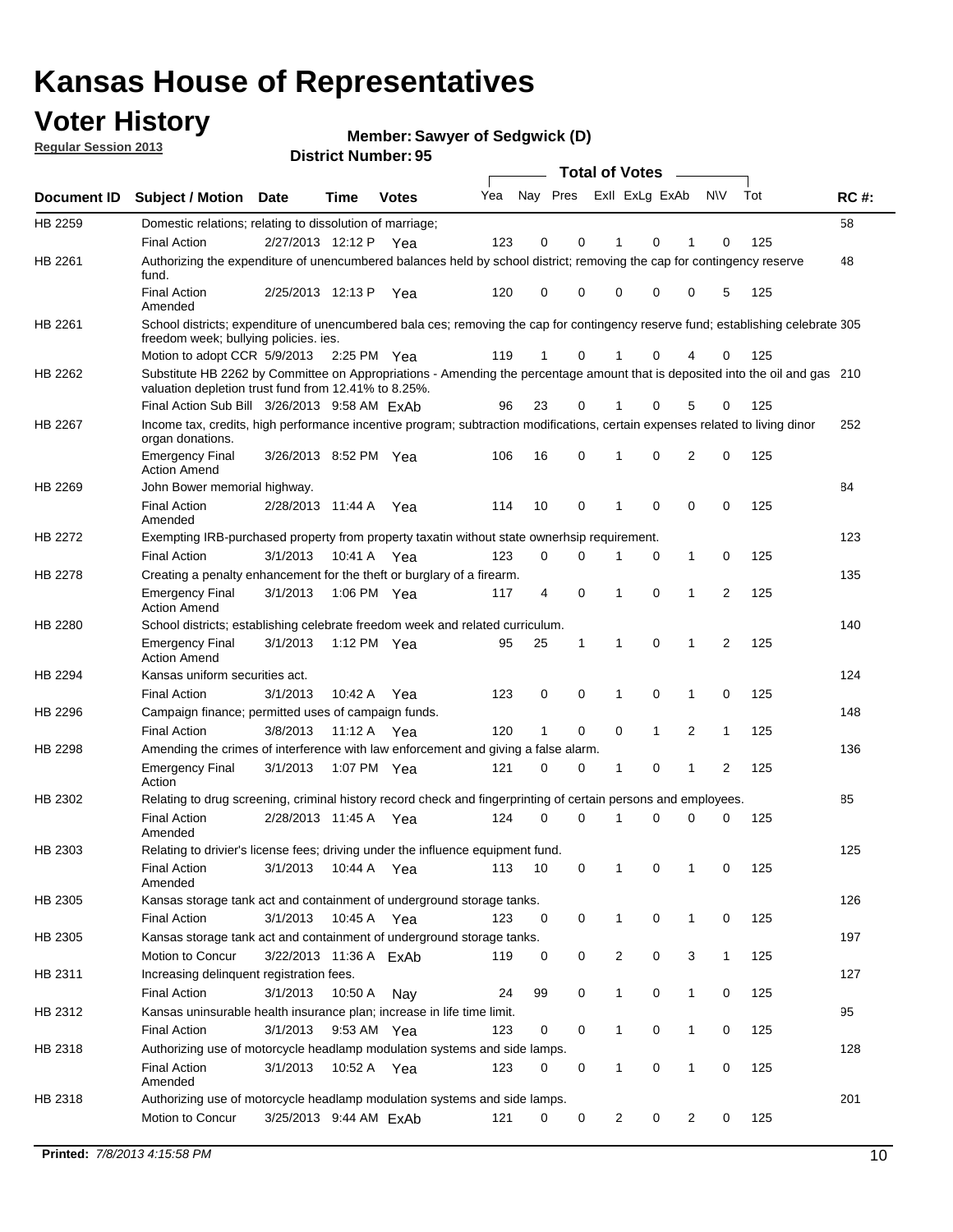### **Voter History**

**Member: Sawyer of Sedgwick (D)** 

**Regular Session 2013**

|             |                                                                                                                                                                                             |                        |                        |              |     |             |             | <b>Total of Votes</b> |   |                |           |     |             |
|-------------|---------------------------------------------------------------------------------------------------------------------------------------------------------------------------------------------|------------------------|------------------------|--------------|-----|-------------|-------------|-----------------------|---|----------------|-----------|-----|-------------|
| Document ID | <b>Subject / Motion</b>                                                                                                                                                                     | <b>Date</b>            | Time                   | <b>Votes</b> | Yea | Nay Pres    |             | Exll ExLg ExAb        |   |                | <b>NV</b> | Tot | <b>RC#:</b> |
| HB 2319     | Creating the coalition of innovative districts act.                                                                                                                                         |                        |                        |              |     |             |             |                       |   |                |           |     | 149         |
|             | <b>Final Action</b><br>Amended                                                                                                                                                              | 3/8/2013               | 11:17 A                | Nav          | 74  | 47          | 0           | 0                     | 1 | 3              | 0         | 125 |             |
| HB 2319     | Creating the coalition of innovative districts act.                                                                                                                                         |                        |                        |              |     |             |             |                       |   |                |           |     | 279         |
|             | Motion to Adopt CCR 4/5/2013                                                                                                                                                                |                        |                        | 1:03 PM ExAb | 71  | 47          | 0           | 2                     | 0 | 3              | 2         | 125 |             |
| HB 2322     | Relating to the division of health of the department of health and environment.                                                                                                             |                        |                        |              |     |             |             |                       |   |                |           |     | 86          |
|             | <b>Final Action</b><br>Amended                                                                                                                                                              | 2/28/2013 11:46 A Yea  |                        |              | 118 | 6           | 0           | 1                     | 0 | 0              | 0         | 125 |             |
| HB 2326     | VoIP and IP enabled services.                                                                                                                                                               |                        |                        |              |     |             |             |                       |   |                |           |     | 129         |
|             | <b>Final Action</b><br>Amended                                                                                                                                                              | 3/1/2013               | 10:53 A                | Yea          | 123 | $\mathbf 0$ | 0           | $\mathbf{1}$          | 0 | 1              | 0         | 125 |             |
| HB 2338     | Courts; docket fees.                                                                                                                                                                        |                        |                        |              |     |             |             |                       |   |                |           |     | 211         |
|             | <b>Final Action</b><br>Amended                                                                                                                                                              | 3/26/2013 10:00 A ExAb |                        |              | 67  | 52          | 0           | $\mathbf 1$           | 0 | 5              | 0         | 125 |             |
| HB 2339     | Allowing insurers to return premiums to a policyholder separate from the notice of an adverse underwriting decision.                                                                        |                        |                        |              |     |             |             |                       |   |                |           |     | 67          |
|             | <b>Final Action</b>                                                                                                                                                                         | 2/28/2013 11:16 A Yea  |                        |              | 124 | 0           | 0           |                       | 0 | 0              | 0         | 125 |             |
| HB 2339     | Combining life insurance with certain additional health related riders, insurance agents-lines of insurance, health insurance for 287<br>certain firefighters and law enforcement officers. |                        |                        |              |     |             |             |                       |   |                |           |     |             |
|             | Motion to Adopt CCR 4/5/2013 7:15 PM FxAb                                                                                                                                                   |                        |                        |              | 116 | 4           | 0           | 2                     | 0 | 2              | -1        | 125 |             |
| HB 2343     | Relating to the secretary of health and environment; office of laboratory services.                                                                                                         |                        |                        |              |     |             |             |                       |   |                |           |     | 130         |
|             | <b>Final Action</b>                                                                                                                                                                         | 3/1/2013               | 10:54 A Nay            |              | 89  | 34          | 0           | 1                     | 0 | $\mathbf{1}$   | 0         | 125 |             |
| HB 2349     | School districts; audit by legislative post audit committee.                                                                                                                                |                        |                        |              |     |             |             |                       |   |                |           |     | 87          |
|             | <b>Final Action</b><br>Amended                                                                                                                                                              | 2/28/2013 11:48 A Yea  |                        |              | 120 | 4           | $\mathbf 0$ | $\mathbf{1}$          | 0 | $\mathbf 0$    | 0         | 125 |             |
| HB 2349     | School districts; audit by legislative post audit committee.                                                                                                                                |                        |                        |              |     |             |             |                       |   |                |           |     | 291         |
|             | Motion to Concur                                                                                                                                                                            | 4/5/2013               |                        | 7:55 PM ExAb | 118 | 2           | 0           | 2                     | 0 | 2              | 1         | 125 |             |
| HB 2352     | Maximum benefits increased for certain members of the Kansas police and firemen's retirement system.                                                                                        |                        |                        |              |     |             |             |                       |   |                |           |     | 88          |
|             | <b>Final Action</b>                                                                                                                                                                         | 2/28/2013 11:49 A      |                        | Yea          | 124 | 0           | 0           | 1                     | 0 | 0              | 0         | 125 |             |
| HB 2353     | Adding certain controlled substances as schedule I drugs.                                                                                                                                   |                        |                        |              |     |             |             |                       |   |                |           |     | 138         |
|             | Emergency Final<br>Action                                                                                                                                                                   | 3/1/2013               | 1:09 PM Yea            |              | 121 | 0           | 0           | $\mathbf{1}$          | 0 | 1              | 2         | 125 |             |
| HB 2357     | 242nd engineer company ae" KS army national guard ae" membrial highway.                                                                                                                     |                        |                        |              |     |             |             |                       |   |                |           |     | 96          |
|             | <b>Final Action</b>                                                                                                                                                                         | 3/1/2013               | 9:54 AM Yea            |              | 123 | 0           | 0           | 1                     | 0 | 1              | 0         | 125 |             |
| HB 2357     | 242nd engineer company-KS army national guard- highway.                                                                                                                                     |                        |                        |              |     |             |             |                       |   |                |           |     | 202         |
|             | Motion to Concur                                                                                                                                                                            | 3/25/2013 9:47 AM ExAb |                        |              | 121 | $\mathbf 0$ | $\mathbf 0$ | 2                     | 0 | $\overline{2}$ | 0         | 125 |             |
| HB 2363     | Exempting certain aggregate mining operations from department of health and environment regulations.                                                                                        |                        |                        |              |     |             |             |                       |   |                |           |     | 131         |
|             | <b>Final Action</b><br>Amended                                                                                                                                                              | 3/1/2013               | 10:56 A Yea            |              | 123 | 0           | 0           | 1                     | 0 | 1              | 0         | 125 |             |
| HB 2363     | Water; wastewater regulations for sand and gravel; streams, dams and water obstructions.                                                                                                    |                        |                        |              |     |             |             |                       |   |                |           |     | 280         |
|             | Motion to Adopt CCR 4/5/2013                                                                                                                                                                |                        |                        | 1:10 PM ExAb | 119 | 0           | 0           | 2                     | 0 | 3              | 1         | 125 |             |
| HB 2368     | Relating to the governor's mental health services planning council.<br>Emergency Final                                                                                                      | 3/1/2013               | 1:08 PM Yea            |              | 121 | 0           | 0           | 1                     | 0 | $\mathbf{1}$   | 2         | 125 | 137         |
|             | <b>Action Amend</b>                                                                                                                                                                         |                        |                        |              |     |             |             |                       |   |                |           |     |             |
| HB 2377     | Relating to court fees and costs; judicial branch surcharge fund.                                                                                                                           |                        |                        |              |     |             |             |                       |   |                |           |     | 212         |
|             | Final Action                                                                                                                                                                                | 3/26/2013 10:01 A ExAb |                        |              | 118 | 1           | 0           |                       | 0 | 5              | 0         | 125 |             |
| HB 2378     | Sales tax exemption for sales of certain machinery and equipment used for surface mining activities.<br><b>Emergency Final</b>                                                              | 3/26/2013 8:51 PM Yea  |                        |              | 104 | 18          | 0           | 1                     | 0 | 2              | 0         | 125 | 251         |
| HB 2381     | <b>Action Amend</b><br>Election campaign finance; removing certain limitations to contributions made during legislative sessions.                                                           |                        |                        |              |     |             |             |                       |   |                |           |     | 198         |
|             | <b>Final Action</b>                                                                                                                                                                         | 3/25/2013 9:30 AM ExAb |                        |              | 100 | 21          | 0           | 2                     | 0 | $\overline{2}$ | 0         | 125 |             |
|             | Amended                                                                                                                                                                                     |                        |                        |              |     |             |             |                       |   |                |           |     |             |
| HB 2387     | Clarifying that felony murder is not a lesser included offense of capital murder.                                                                                                           |                        |                        |              |     |             |             |                       |   |                |           |     | 213         |
|             | <b>Final Action</b>                                                                                                                                                                         |                        | 3/26/2013 10:02 A ExAb |              | 117 | 2           | 0           | 1                     | 0 | 5              | 0         | 125 |             |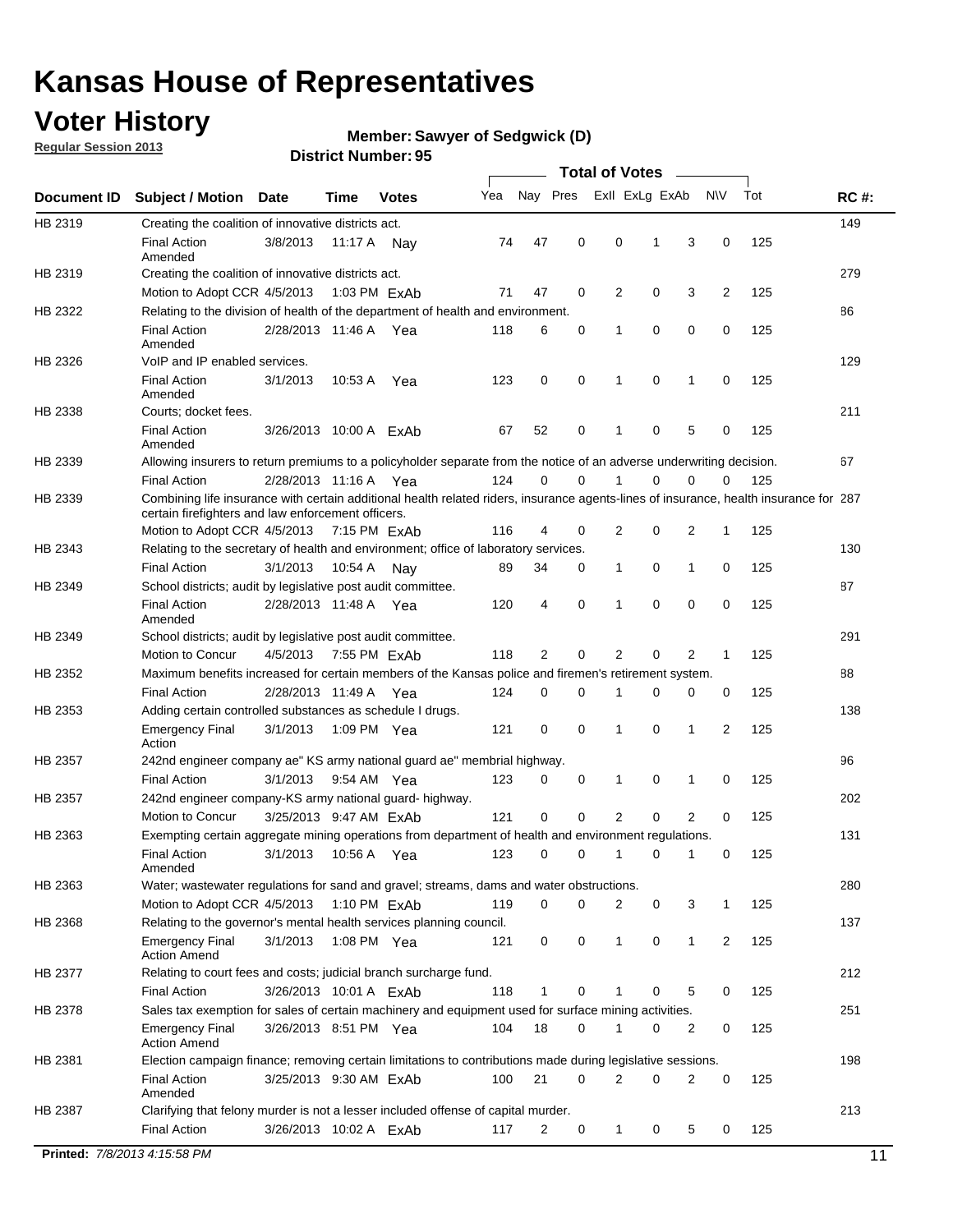### **Voter History**

**Member: Sawyer of Sedgwick (D)** 

**Regular Session 2013**

|                 |                                                                                                                                                                                                                                                  |                        |             |              |     |              |          | <b>Total of Votes</b> |   |   |              |     |             |
|-----------------|--------------------------------------------------------------------------------------------------------------------------------------------------------------------------------------------------------------------------------------------------|------------------------|-------------|--------------|-----|--------------|----------|-----------------------|---|---|--------------|-----|-------------|
| Document ID     | Subject / Motion Date                                                                                                                                                                                                                            |                        | Time        | <b>Votes</b> | Yea | Nay Pres     |          | Exll ExLg ExAb        |   |   | <b>NV</b>    | Tot | <b>RC#:</b> |
| HB 2389         | Capital murder; notice of intent to seek the death penalty.                                                                                                                                                                                      |                        |             |              |     |              |          |                       |   |   |              |     | 214         |
|                 | <b>Final Action</b>                                                                                                                                                                                                                              | 3/26/2013 10:03 A ExAb |             |              | 118 | 1            | 0        | 1                     | 0 | 5 | 0            | 125 |             |
| HB 2391         | School finance; amount of tax levy authorized to finance ancillary school facilities.                                                                                                                                                            |                        |             |              |     |              |          |                       |   |   |              |     | 237         |
|                 | <b>Emergency Final</b><br><b>Action Amend</b>                                                                                                                                                                                                    | 3/26/2013 8:30 PM Nay  |             |              | 64  | 57           | 0        | $\mathbf{1}$          | 0 | 2 | 1            | 125 |             |
| HB 2391         | Senate Substitute for HB 2391 by Committee on Ways and Means - Creating the joint committee on uniform educational<br>standards oversight.                                                                                                       |                        |             |              |     |              |          |                       |   |   |              |     | 321         |
|                 | Sub Motion to Concur 6/1/2013                                                                                                                                                                                                                    |                        | 10:06 P     | Nav          | 55  | 58           | 0        | 0                     | 0 | 6 | 6            | 125 |             |
| HB 2396         | Allowing the secretary of administration to identify state owned real property as surplus property and establishing an appeals 253<br>process of such identification; also amending procedures for the disposition of state surplus real estate. |                        |             |              |     |              |          |                       |   |   |              |     |             |
|                 | <b>Emergency Final</b><br>Action Amend                                                                                                                                                                                                           | 3/26/2013 8:53 PM Yea  |             |              | 122 | 0            | 0        |                       | 0 | 2 | 0            | 125 |             |
| HB 2403         | Issuing \$1,500,000,000 of pension obligation bonds to finance a portion of the unfunded actuarial liability of KPERS.                                                                                                                           |                        |             |              |     |              |          |                       |   |   |              |     | 236         |
|                 | <b>Final Action</b><br>Amended                                                                                                                                                                                                                   | 3/26/2013 8:29 PM Yea  |             |              | 73  | 49           | 0        | 1                     | 0 | 2 | 0            | 125 |             |
| <b>HCR 5014</b> | Urging approval of the Presidential Permit application allowing the construction and operation of the TransCanada Keystone<br>XL Pipeline.                                                                                                       |                        |             |              |     |              |          |                       |   |   |              |     | 215         |
|                 | <b>Final Action</b>                                                                                                                                                                                                                              | 3/26/2013 10:05 A ExAb |             |              | 108 | 11           | 0        |                       | 0 | 5 | 0            | 125 |             |
| HR 6004         | Rules of House of Representatives, permanent rules of the 2013-2014 biennium.                                                                                                                                                                    |                        |             |              |     |              |          |                       |   |   |              |     | 4           |
|                 | <b>Final Action</b><br>Amended                                                                                                                                                                                                                   | 1/28/2013 11:09 A      |             | Nav          | 82  | 40           | 0        | 0                     | 0 | 3 | 0            | 125 |             |
| SB 1            | Legislative Post Audit; periodic audits of the State treasurer and the pooled money investment board.                                                                                                                                            |                        |             |              |     |              |          |                       |   |   |              |     | 216         |
|                 | <b>Final Action</b><br>Amended                                                                                                                                                                                                                   | 3/26/2013 10:06 A FxAb |             |              | 118 | 1            | 0        | 1                     | 0 | 5 | 0            | 125 |             |
| SB 16           | Kansas racketeer influenced and corrupt organization act, criminal street gangs.                                                                                                                                                                 |                        |             |              |     |              |          |                       |   |   |              |     | 217         |
|                 | <b>Final Action</b><br>Amended                                                                                                                                                                                                                   | 3/26/2013 10:12 A ExAb |             |              | 74  | 45           | 0        | 1                     | 0 | 5 | 0            | 125 |             |
| SB 20           | Civil procedure; temporary restraining orders and poverty affidavits.                                                                                                                                                                            |                        |             |              |     |              |          |                       |   |   |              |     | 190         |
|                 | <b>Final Action</b><br>Amended                                                                                                                                                                                                                   | 3/22/2013 11:15 A ExAb |             |              | 119 | 0            | 0        | 2                     | 0 | 3 | $\mathbf{1}$ | 125 |             |
| SB 20           | Civil procedure; temporary restraining orders and poverty affidavits.                                                                                                                                                                            |                        |             |              |     |              |          |                       |   |   |              |     | 304         |
|                 | Motion to adopt CCR 5/9/2013                                                                                                                                                                                                                     |                        | 2:21 PM Yea |              | 119 | $\mathbf{1}$ | 0        | 1                     | 0 | 4 | 0            | 125 |             |
| SB 21           | Firearms; criminal possession of a firearm; expungement; personal and family protection act.                                                                                                                                                     |                        |             |              |     |              |          |                       |   |   |              |     | 255         |
|                 | <b>Emergency Final</b><br>Action                                                                                                                                                                                                                 | 3/26/2013 8:56 PM Yea  |             |              | 119 | 3            | 0        |                       | 0 | 2 | 0            | 125 |             |
| SB 23           | Continuation of statewide tax levy for public schools.                                                                                                                                                                                           |                        |             |              |     |              |          |                       |   |   |              |     | 243         |
|                 | <b>Emergency Final</b><br><b>Action Amend</b>                                                                                                                                                                                                    | 3/26/2013 8:38 PM Yea  |             |              | 122 | 0            | 0        | 1                     | 0 | 2 | 0            | 125 |             |
| <b>SB 23</b>    | School districts; sttewide tax levy for public schools; school finance amendments.                                                                                                                                                               |                        |             |              |     |              |          |                       |   |   |              |     | 296         |
|                 | Motion to Adopt CCR 4/5/2013 9:32 PM ExAb                                                                                                                                                                                                        |                        |             |              | 119 | 1            | 0        | 2                     | 0 | 2 | 1            | 125 |             |
| <b>SB 24</b>    | Insurance - Risk-based capital requirements for property, casualty and life insurance companies.                                                                                                                                                 |                        |             |              |     |              |          |                       |   |   |              |     | 204         |
|                 | <b>Final Action</b>                                                                                                                                                                                                                              | 3/26/2013 9:50 AM ExAb |             |              | 119 | 0            | 0        |                       | 0 | 5 | 0            | 125 |             |
| SB 25           | Insurance-Risk-based capital requirements for health organizations.                                                                                                                                                                              |                        |             |              |     |              |          |                       |   |   |              |     | 205         |
|                 | <b>Final Action</b>                                                                                                                                                                                                                              | 3/26/2013 9:51 AM ExAb |             |              | 119 | 0            | 0        | 1                     | 0 | 5 | 0            | 125 |             |
| SB 27           | Eligibility of students under the military service scholarship program act.                                                                                                                                                                      |                        |             |              |     |              |          |                       |   |   |              |     | 166         |
|                 | <b>Final Action</b><br>Amended                                                                                                                                                                                                                   | 3/19/2013 10:35 A ExAb |             |              | 123 | 0            | 0        |                       | 0 | 1 | 0            | 125 |             |
| SB 28           | Authorizing the division of emergency management within the adjutant general's department to accept certain real property.                                                                                                                       |                        |             |              |     |              |          |                       |   |   |              |     | 184         |
|                 | <b>Final Action</b>                                                                                                                                                                                                                              | 3/21/2013 11:22 A ExAb |             |              | 121 | 0            | $\Omega$ | $\mathbf{1}$          | 0 | 3 | $\Omega$     | 125 |             |
| SB 37           | Kansas home inspectors professional competence and financial responsibility act.                                                                                                                                                                 |                        |             |              |     |              |          |                       |   |   |              |     | 218         |
|                 | <b>Final Action</b>                                                                                                                                                                                                                              | 3/26/2013 10:14 A ExAb |             |              | 102 | 17           | 0        | 1                     | 0 | 5 | 0            | 125 |             |
| SB 51           | Health insurance coverage for bankers association.                                                                                                                                                                                               |                        |             |              |     |              |          |                       |   |   |              |     | 189         |
|                 | <b>Final Action</b>                                                                                                                                                                                                                              | 3/22/2013 11:14 A ExAb |             |              | 119 | 0            | 0        | 2                     | 0 | 3 | $\mathbf{1}$ | 125 |             |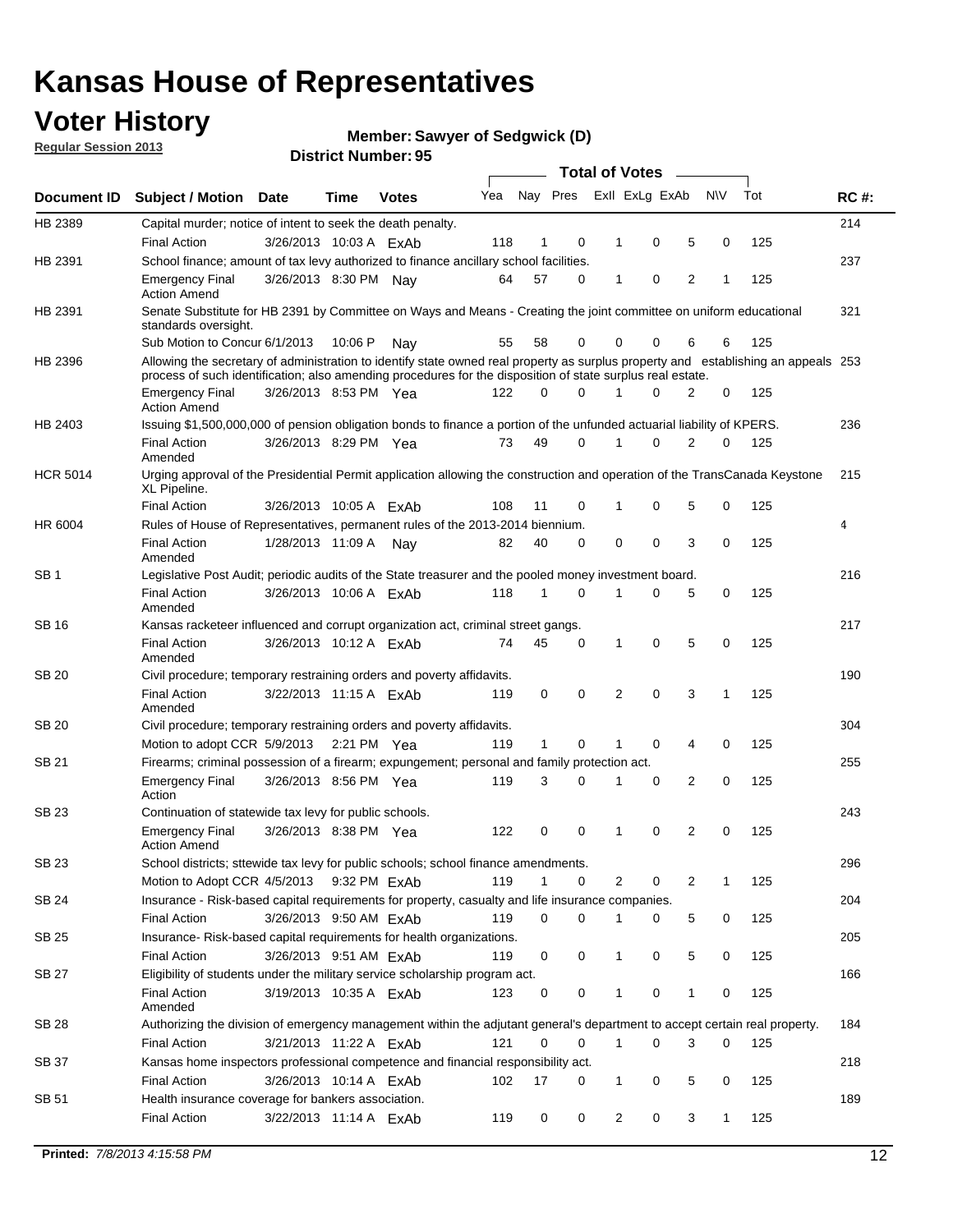### **Voter History**

**Member: Sawyer of Sedgwick (D)** 

**Regular Session 2013**

|              |                                                                                                                                                                                                                                                                                                                                                                                                                     |                        |              |     | <b>Total of Votes</b> |             |                |   |                |              |     |             |  |
|--------------|---------------------------------------------------------------------------------------------------------------------------------------------------------------------------------------------------------------------------------------------------------------------------------------------------------------------------------------------------------------------------------------------------------------------|------------------------|--------------|-----|-----------------------|-------------|----------------|---|----------------|--------------|-----|-------------|--|
| Document ID  | <b>Subject / Motion Date</b>                                                                                                                                                                                                                                                                                                                                                                                        | Time                   | <b>Votes</b> | Yea | Nay Pres              |             | Exll ExLg ExAb |   |                | <b>NV</b>    | Tot | <b>RC#:</b> |  |
| SB 52        | Mortgage interest rate cap increase.                                                                                                                                                                                                                                                                                                                                                                                |                        |              |     |                       |             |                |   |                |              |     | 238         |  |
|              | <b>Emergency Final</b><br>Action                                                                                                                                                                                                                                                                                                                                                                                    | 3/26/2013 8:32 PM Yea  |              | 120 | 2                     | 0           |                | 0 | 2              | 0            | 125 |             |  |
| SB 56        | Transferring the recognition of county fair associations from the secretary of agriculture to the board of county<br>commissioners.                                                                                                                                                                                                                                                                                 |                        |              |     |                       |             |                |   |                |              |     | 191         |  |
|              | <b>Final Action</b><br>Amended                                                                                                                                                                                                                                                                                                                                                                                      | 3/22/2013 11:21 A ExAb |              | 119 | 0                     | 0           | 2              | 0 | 3              | 1            | 125 |             |  |
| SB 57        | Substitute for SB 57 by Committee on Agriculture - Agriculture; powers and duties of the department of agriculture relating to<br>poultry improvement plan and domesticated deer.                                                                                                                                                                                                                                   |                        |              |     |                       |             |                |   |                |              |     | 192         |  |
|              | Final Action Sub Bill 3/22/2013 11:24 A ExAb<br>Amended                                                                                                                                                                                                                                                                                                                                                             |                        |              | 79  | 40                    | 0           | 2              | 0 | 3              | 1            | 125 |             |  |
| SB 57        | Substitute for SB 57 by Committee on Agriculture - Agriculture; powers and duties of the department of agriculture relating to<br>poultry improvement plan, stockyards and domesticated deer.                                                                                                                                                                                                                       |                        |              | 80  | 42                    | 0           |                | 0 | $\overline{2}$ | 0            | 125 | 262         |  |
| SB 58        | Motion to adopt CCR 4/4/2013 2:18 PM Nav<br>Sentencing for unlawful manufacturing of controlled substances.                                                                                                                                                                                                                                                                                                         |                        |              |     |                       |             |                |   |                |              |     | 219         |  |
|              | <b>Final Action</b>                                                                                                                                                                                                                                                                                                                                                                                                 | 3/26/2013 10:15 A ExAb |              | 119 | 0                     | 0           | 1              | 0 | 5              | 0            | 125 |             |  |
| SB 59        | Attorney general; reward for information.                                                                                                                                                                                                                                                                                                                                                                           |                        |              |     |                       |             |                |   |                |              |     | 193         |  |
|              | <b>Final Action</b>                                                                                                                                                                                                                                                                                                                                                                                                 | 3/22/2013 11:25 A ExAb |              | 119 | 0                     | 0           | 2              | 0 | 3              | $\mathbf{1}$ | 125 |             |  |
| SB 62        | Making gas pipeline safety terminology consistent with federal regulations.                                                                                                                                                                                                                                                                                                                                         |                        |              |     |                       |             |                |   |                |              |     | 163         |  |
|              | <b>Final Action</b>                                                                                                                                                                                                                                                                                                                                                                                                 | 3/19/2013 10:32 A ExAb |              | 123 | 0                     | 0           | 1              | 0 | 1              | 0            | 125 |             |  |
| SB 63        | Elections; voting crimes, penalties and prosecution.                                                                                                                                                                                                                                                                                                                                                                |                        |              |     |                       |             |                |   |                |              |     | 246         |  |
|              | <b>Emergency Final</b><br><b>Action Amend</b>                                                                                                                                                                                                                                                                                                                                                                       | 3/26/2013 8:42 PM Nay  |              | 69  | 53                    | $\mathbf 0$ | 1              | 0 | $\overline{2}$ | 0            | 125 |             |  |
| <b>SB 68</b> | Driver's license examinations; locations.                                                                                                                                                                                                                                                                                                                                                                           |                        |              |     |                       |             |                |   |                |              |     | 220         |  |
|              | <b>Final Action</b>                                                                                                                                                                                                                                                                                                                                                                                                 | 3/26/2013 10:16 A ExAb |              | 116 | 3                     | 0           | 1              | 0 | 5              | 0            | 125 |             |  |
| SB 69        | Motor vehicles; vehicle registration and license plates.                                                                                                                                                                                                                                                                                                                                                            |                        |              |     |                       |             |                |   |                |              |     | 167         |  |
|              | <b>Final Action</b>                                                                                                                                                                                                                                                                                                                                                                                                 | 3/19/2013 10:37 A ExAb |              | 117 | 6                     | 0           | 1              | 0 | $\mathbf{1}$   | 0            | 125 |             |  |
| SB 74        | Prison-made goods act; prohibiting prisoner production of manufactured or modular homes.                                                                                                                                                                                                                                                                                                                            |                        |              |     |                       |             |                |   |                |              |     | 221         |  |
|              | <b>Final Action</b>                                                                                                                                                                                                                                                                                                                                                                                                 | 3/26/2013 10:19 A ExAb |              | 87  | 32                    | 0           | 1              | 0 | 5              | 0            | 125 |             |  |
| SB 75        | Record requirements and civil penalties relating to sales of plastic bulk merchandise containers.                                                                                                                                                                                                                                                                                                                   |                        |              |     |                       |             |                |   |                |              |     | 222         |  |
|              | Final Action                                                                                                                                                                                                                                                                                                                                                                                                        | 3/26/2013 10:21 A ExAb |              | 101 | 18                    | 0           | 1              | 0 | 5              | 0            | 125 |             |  |
| SB 81        | Open records; requests for criminal justice information; restriction of certain officials' information from publicly accessible<br>records.                                                                                                                                                                                                                                                                         |                        |              |     |                       |             |                |   |                |              |     | 194         |  |
|              | <b>Final Action</b><br>Amended                                                                                                                                                                                                                                                                                                                                                                                      | 3/22/2013 11:27 A ExAb |              | 119 | 0                     | 0           | 2              | 0 | 3              | 1            | 125 |             |  |
| SB 83        | House Substitute for SB 83 by Committee on Taxation - Income tax deductions and modifications; severance tax; sales tax;<br>delinquent tax liabilities.                                                                                                                                                                                                                                                             |                        |              |     |                       |             |                |   |                |              |     | 187         |  |
|              | Final Action Sub Bill 3/21/2013 11:30 A ExAb                                                                                                                                                                                                                                                                                                                                                                        |                        |              | 96  | 25                    | 0           | 1              | 0 | 3              | 0            | 125 |             |  |
| SB 83        | House Substitute for SB 83 by Committee on Taxation--Income tax deductions and modifications; severance tax; sales tax and 260<br>compensating use tax, preseumptions relating to nexus; property tax, exemptions, new automobile manufacturinge property;<br>taxation of watercraft; leased commercial and industrial property appeals; correction of clerical errors.<br>Motion to adopt CCR 4/3/2013 10:35 A Yea |                        |              | 104 | 15                    | 0           | $\mathbf{1}$   | 0 | 3              | 2            | 125 |             |  |
| <b>SB 84</b> | House Substitute for SB 84 by Committee on Taxation - Reduction to state income tax rates based on selected actual state                                                                                                                                                                                                                                                                                            |                        |              |     |                       |             |                |   |                |              |     | 188         |  |
|              | general fund receipts computations; distribution of revenues from sales and compensating use tax; reduction of<br>Final Action Sub Bill 3/21/2013 11:34 A ExAb                                                                                                                                                                                                                                                      |                        |              | 82  | 39                    | 0           |                | 0 | 3              | $\Omega$     | 125 |             |  |
|              | Amended                                                                                                                                                                                                                                                                                                                                                                                                             |                        |              |     |                       |             |                |   |                |              |     |             |  |
| SB 84        | House Substitute for SB 84 -- Reduction to state income tax rates based on selected actual state general fund receipts<br>computations; reduction of itemized deductions.                                                                                                                                                                                                                                           |                        |              |     |                       |             |                |   |                |              |     | 317         |  |
|              | Motion to adopt CCR 5/28/2013 2:32 PM Nav                                                                                                                                                                                                                                                                                                                                                                           |                        |              | 42  | 71                    | 0           | 1              | 0 | 9              | 2            | 125 |             |  |
| SB 84        | House Substitute for SB 84 -- Reduction to state income tax rates based on selected actual state general fund receipts<br>computations; reduction of itemized deductions.<br>Motion to adopt CCR 5/30/2013 9:14 PM Nay                                                                                                                                                                                              |                        |              | 18  | 94                    | 0           |                | 0 | 9              | 3            | 125 | 319         |  |
| SB 85        | Motor vehicle insurance; providing proof of insurance by cellular phone or portable electronic device.                                                                                                                                                                                                                                                                                                              |                        |              |     |                       |             |                |   |                |              |     | 175         |  |
|              | Final Action                                                                                                                                                                                                                                                                                                                                                                                                        | 3/20/2013 10:25 A ExAb |              | 123 | 0                     | 0           |                | 0 | 1              | 0            | 125 |             |  |
|              |                                                                                                                                                                                                                                                                                                                                                                                                                     |                        |              |     |                       |             |                |   |                |              |     |             |  |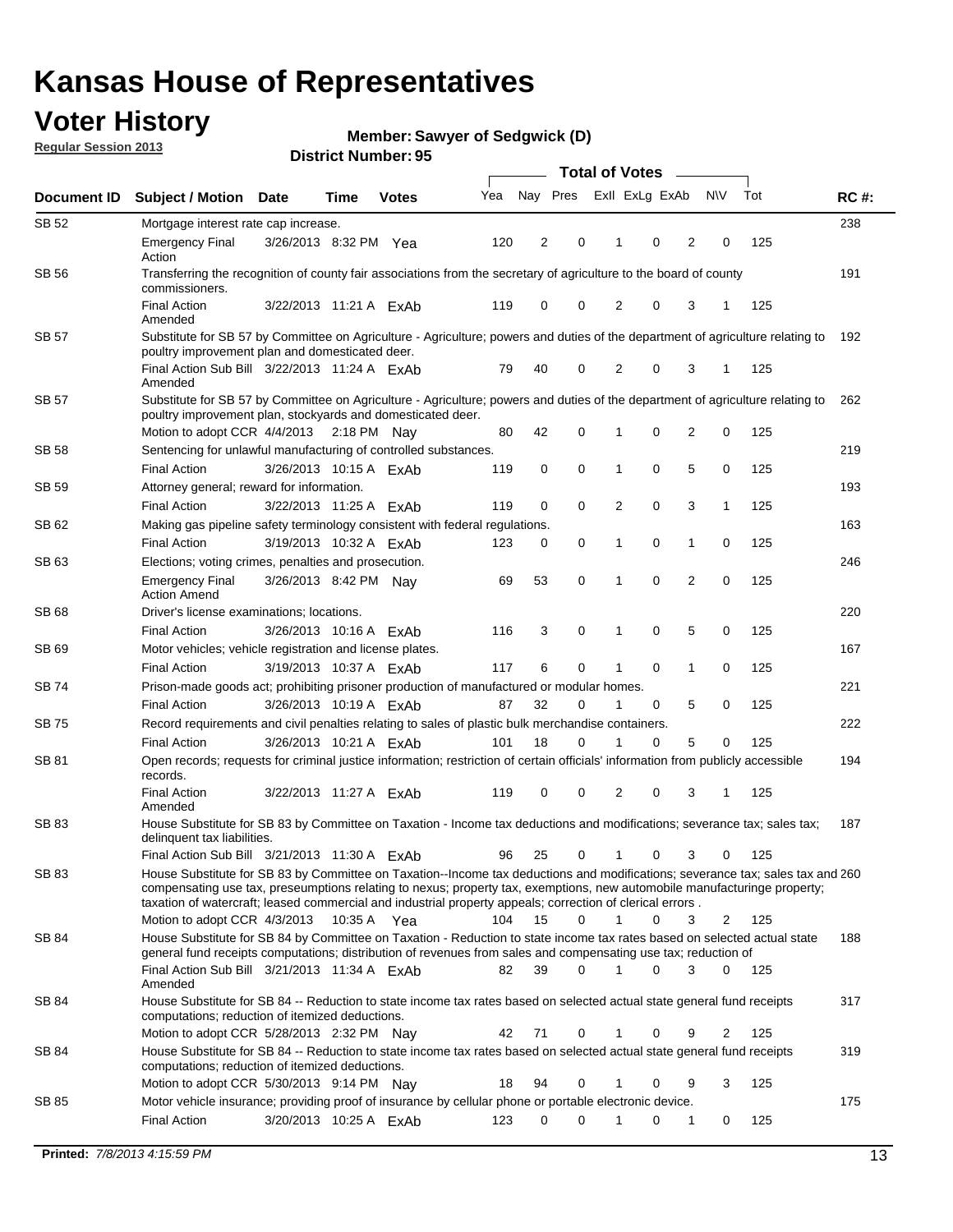### **Voter History**

**Regular Session 2013**

**Member: Sawyer of Sedgwick (D)** 

| Document ID   |                                                                                                       |                                                      |      |                |     |                         |              |                |   |                |              |     |             |  |
|---------------|-------------------------------------------------------------------------------------------------------|------------------------------------------------------|------|----------------|-----|-------------------------|--------------|----------------|---|----------------|--------------|-----|-------------|--|
|               | <b>Subject / Motion Date</b>                                                                          |                                                      | Time | <b>Votes</b>   | Yea | Nay Pres                |              | Exll ExLg ExAb |   |                | <b>NV</b>    | Tot | <b>RC#:</b> |  |
| <b>SB 88</b>  | Increasing the children's advocacy center assessment fee.                                             |                                                      |      |                |     |                         |              |                |   |                |              |     | 223         |  |
|               | <b>Final Action</b><br>Amended                                                                        | 3/26/2013 10:22 A ExAb                               |      |                | 118 | 1                       | 0            | 1              | 0 | 5              | 0            | 125 |             |  |
| <b>SB 96</b>  | Motor vehicles; counties with multiple registration facilities; additional registration fee.          |                                                      |      |                |     |                         |              |                |   |                |              |     | 224         |  |
|               | <b>Final Action</b><br>Amended                                                                        | 3/26/2013 10:24 A ExAb                               |      |                | 106 | 12                      | 0            | 1              | 0 | 5              | 1            | 125 |             |  |
| SB 96         | Additional motor vehicle registration fees.                                                           |                                                      |      |                |     |                         |              |                |   |                |              |     | 263         |  |
|               | Motion to adopt CCR 4/4/2013 2:21 PM                                                                  |                                                      |      | Yea            | 114 | 8                       | 0            | 1              | 0 | 2              | $\mathbf 0$  | 125 |             |  |
| SB 102        | Requiring the state treasurer to provide a list of daily deposits to the secretary of administration. |                                                      |      |                |     |                         |              |                |   |                |              |     | 195         |  |
|               | <b>Final Action</b><br>Amended                                                                        | 3/22/2013 11:28 A ExAb                               |      |                | 119 | 0                       | $\Omega$     | $\overline{2}$ | 0 | 3              | $\mathbf{1}$ | 125 |             |  |
| SB 102        |                                                                                                       | 295<br>Enacting the second amendment protection act. |      |                |     |                         |              |                |   |                |              |     |             |  |
|               | Motion to Adopt CCR 4/5/2013                                                                          |                                                      |      | 9:20 PM ExAb   | 96  | 24                      | 0            | 2              | 0 | 2              | $\mathbf{1}$ | 125 |             |  |
| SB 111        | Establishing Native American legislative day at the capitol; awarding of high school diplomas.        |                                                      |      |                |     |                         |              |                |   |                |              |     |             |  |
|               | <b>Emergency Final</b><br><b>Action Amend</b>                                                         | 3/26/2013 8:41 PM Yea                                |      |                | 122 | 0                       | 0            | 1              | 0 | 2              | 0            | 125 |             |  |
| <b>SB 113</b> | Credit unions; changes in certain loan limitations.                                                   |                                                      |      |                |     |                         |              |                |   |                |              |     | 234         |  |
|               | <b>Emergency Final</b><br>Action                                                                      | 3/26/2013 8:25 PM Yea                                |      |                | 122 | 0                       | 0            | 1              | 0 | 2              | 0            | 125 |             |  |
| <b>SB 118</b> | Relating to law enforcement reporting and investigation of missing persons.                           |                                                      |      |                |     |                         |              |                |   |                |              |     | 225         |  |
|               | <b>Final Action</b>                                                                                   | 3/26/2013 10:25 A ExAb                               |      |                | 119 | 0                       | 0            | 1              | 0 | 5              | 0            | 125 |             |  |
| SB 120        | Enacting the Kansas farmers' market promotion act.                                                    |                                                      |      |                |     |                         |              |                |   |                |              |     | 196         |  |
|               | <b>Final Action</b><br>Amended                                                                        | 3/22/2013 11:31 A ExAb                               |      |                | 68  | 51                      | 0            | 2              | 0 | 3              | 1            | 125 |             |  |
| <b>SB 122</b> | Kansas administrative procedure act; service of order or notice.                                      |                                                      |      |                |     |                         |              |                |   |                |              |     | 226         |  |
|               | <b>Final Action</b><br>Amended                                                                        | 3/26/2013 10:26 A ExAb                               |      |                | 119 | 0                       | 0            | 1              | 0 | 5              | $\mathbf 0$  | 125 |             |  |
| SB 122        | Elections; unauthorized voting disclosures.                                                           |                                                      |      |                |     |                         |              |                |   |                |              |     |             |  |
|               | Motion to Adopt CCR 4/5/2013                                                                          |                                                      |      | 6:23 PM ExAb   | 89  | 31                      | 0            | 2              | 0 | 2              | $\mathbf{1}$ | 125 |             |  |
| SB 124        | Amending the Kansas restraint of trade act.                                                           |                                                      |      |                |     |                         |              |                |   |                |              |     | 227         |  |
|               | <b>Final Action</b><br>Amended                                                                        | 3/26/2013 10:27 A ExAb                               |      |                | 116 | $\overline{\mathbf{c}}$ | 1            | 1              | 0 | 5              | 0            | 125 |             |  |
| SB 124        | Amending the Kansas restraint of trade act.                                                           |                                                      |      |                |     |                         |              |                |   |                |              |     | 273         |  |
|               | Motion to Adopt CCR 4/5/2013                                                                          |                                                      |      | 11:06 A $FxAb$ | 97  | 23                      | 0            | 2              | 0 | 2              | $\mathbf{1}$ | 125 |             |  |
| SB 128        | Career technical education incentive program amendments.                                              |                                                      |      |                |     |                         |              |                |   |                |              |     | 168         |  |
|               | <b>Final Action</b><br>Amended                                                                        | 3/19/2013 10:39 A ExAb                               |      |                | 123 | 0                       | 0            | 1              | 0 | 1              | 0            | 125 |             |  |
| SB 129        | Bank commissioner: certain fees and hearing costs.                                                    |                                                      |      |                |     |                         |              |                |   |                |              |     | 254         |  |
|               | <b>Emergency Final</b><br><b>Action Amend</b>                                                         | 3/26/2013 8:55 PM Yea                                |      |                | 110 | 12                      | 0            |                | 0 | 2              | 0            | 125 |             |  |
| <b>SB 129</b> | Mortgage interest rate cap increase.                                                                  |                                                      |      |                |     |                         |              |                |   |                |              |     | 272         |  |
|               | Motion to Adopt CCR 4/5/2013 10:42 A ExAb                                                             |                                                      |      |                | 121 | 0                       | 0            | 2              | 0 | 2              | 0            | 125 |             |  |
| SB 135        | Transferring boiler inspection duties from the department of labor to the state fire marshal.         |                                                      |      |                |     |                         |              |                |   |                |              |     | 228         |  |
|               | <b>Final Action</b>                                                                                   | 3/26/2013 10:28 A ExAb                               |      |                | 114 | 5                       | 0            | $\mathbf 1$    | 0 | 5              | 0            | 125 |             |  |
| SB 136        | Providing veterans designation on driver's licenses and nondriver identification cards.               |                                                      |      |                |     |                         |              |                |   |                |              |     | 244         |  |
|               | <b>Emergency Final</b><br><b>Action Amend</b>                                                         | 3/26/2013 8:39 PM Yea                                |      |                | 119 | 3                       | 0            | 1              | 0 | $\overline{2}$ | 0            | 125 |             |  |
| SB 139        | Kansas money transmitter act.                                                                         |                                                      |      |                |     |                         |              |                |   |                |              |     | 229         |  |
|               | <b>Final Action</b>                                                                                   | 3/26/2013 10:30 A ExAb                               |      |                | 117 | 1                       | $\mathbf{1}$ | $\mathbf{1}$   | 0 | 5              | 0            | 125 |             |  |
| SB 142        | Abortion; concerning civil actions related to abortion.                                               |                                                      |      |                |     |                         |              |                |   |                |              |     | 241         |  |
|               | <b>Emergency Final</b><br>Action                                                                      | 3/26/2013 8:36 PM Nay                                |      |                | 89  | 33                      | 0            | $\mathbf{1}$   | 0 | 2              | 0            | 125 |             |  |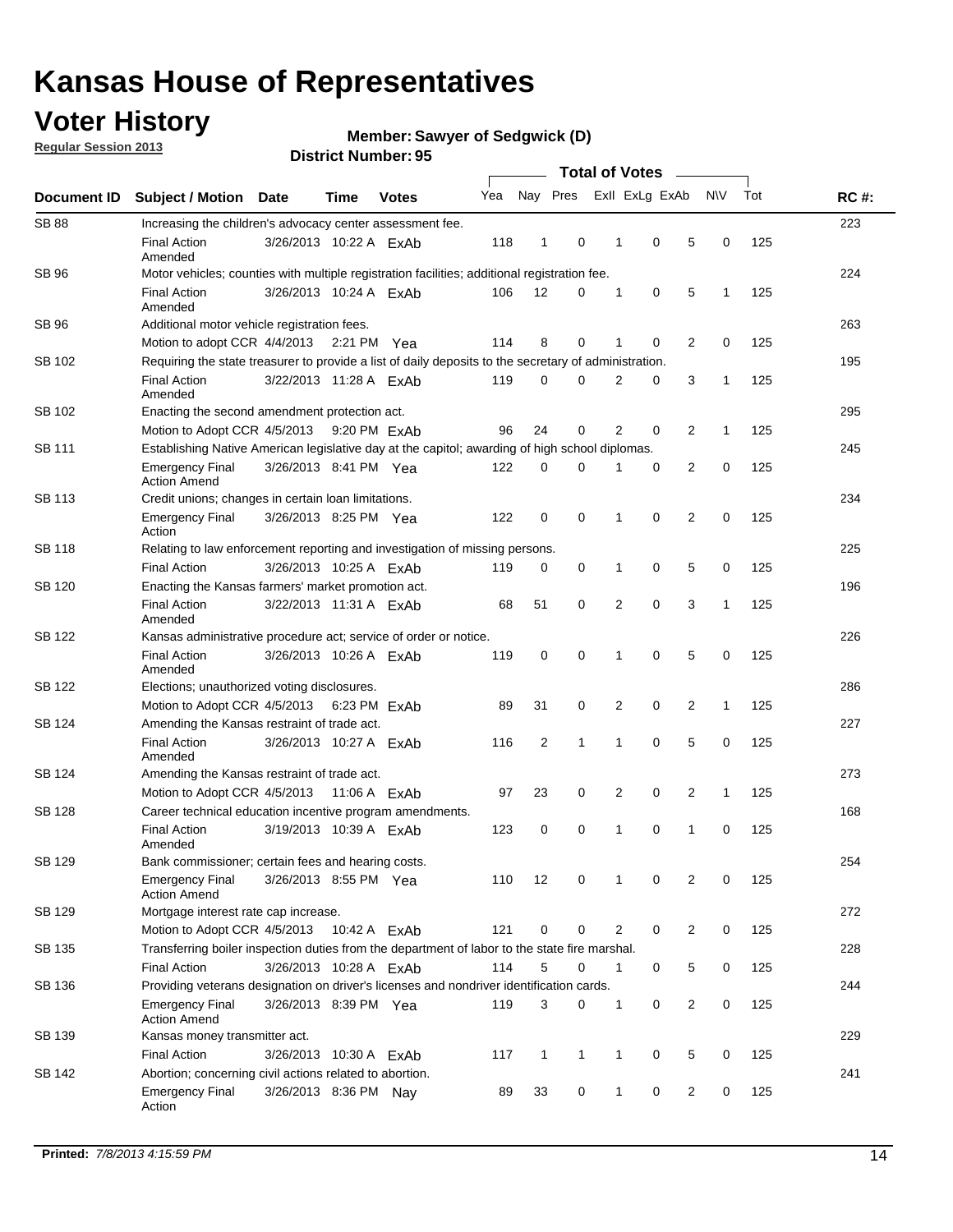### **Voter History**

**Member: Sawyer of Sedgwick (D)** 

**Regular Session 2013**

| Document ID     |                                                                                                                                                                                                       |                                                                                                 |      |                       | <b>Total of Votes</b> |          |             |                |                |                |           |     |             |  |
|-----------------|-------------------------------------------------------------------------------------------------------------------------------------------------------------------------------------------------------|-------------------------------------------------------------------------------------------------|------|-----------------------|-----------------------|----------|-------------|----------------|----------------|----------------|-----------|-----|-------------|--|
|                 | <b>Subject / Motion</b>                                                                                                                                                                               | Date                                                                                            | Time | <b>Votes</b>          | Yea                   | Nay Pres |             |                | Exll ExLg ExAb |                | <b>NV</b> | Tot | <b>RC#:</b> |  |
| SB 149          |                                                                                                                                                                                                       | 239<br>Drug screening for recipients of cash assistance and unemployment benefits.              |      |                       |                       |          |             |                |                |                |           |     |             |  |
|                 | <b>Emergency Final</b><br><b>Action Amend</b>                                                                                                                                                         | 3/26/2013 8:33 PM Yea                                                                           |      |                       | 106                   | 16       | 0           | $\mathbf 1$    | 0              | 2              | 0         | 125 |             |  |
| SB 164          | Relating to the director of vehicles regulating providers of motor vehicle functions.                                                                                                                 |                                                                                                 |      |                       |                       |          |             |                |                |                |           |     | 247         |  |
|                 | <b>Emergency Final</b><br><b>Action Amend</b>                                                                                                                                                         | 3/26/2013 8:43 PM Yea                                                                           |      |                       | 117                   | 5        | 0           | 1              | 0              | 2              | 0         | 125 |             |  |
| SB 164          | Relating to the director of vehicles regulating providers of motor vehicle functions.                                                                                                                 |                                                                                                 |      |                       |                       |          |             |                |                |                |           |     | 268         |  |
|                 |                                                                                                                                                                                                       | 0<br>Motion to adopt CCR 4/4/2013 5:32 PM Yea<br>9<br>0<br>$\mathbf{1}$<br>2<br>2<br>125<br>111 |      |                       |                       |          |             |                |                |                |           |     |             |  |
| SB 166          | Insurers supervision, rehabilitation and liquidation act; derivatives.                                                                                                                                |                                                                                                 |      |                       |                       |          |             |                |                |                |           |     | 206         |  |
|                 | <b>Final Action</b>                                                                                                                                                                                   | 3/26/2013 9:52 AM ExAb                                                                          |      |                       | 119                   | 0        | 0           | 1              | 0              | 5              | 0         | 125 |             |  |
| SB 168          | Limiting nuisance actions against certain agricultural activities.                                                                                                                                    |                                                                                                 |      |                       |                       |          |             |                |                |                |           |     | 169         |  |
|                 | <b>Final Action</b><br>Amended                                                                                                                                                                        | 3/19/2013 10:40 A ExAb                                                                          |      |                       | 111                   | 12       | $\mathbf 0$ | 1              | $\mathbf 0$    | 1              | 0         | 125 |             |  |
| SB 168          | Limiting nuisance actions against certain agricultural activities.                                                                                                                                    |                                                                                                 |      |                       |                       |          |             |                |                |                |           |     | 264         |  |
|                 | Motion to adopt CCR 4/4/2013                                                                                                                                                                          |                                                                                                 |      | $2:30 \text{ PM}$ Yea | 110                   | 12       | 0           | 1              | 0              | 2              | 0         | 125 |             |  |
| SB 171          | School districts; amendments to Kansas uniform financial accounting and reporting act.                                                                                                                |                                                                                                 |      |                       |                       |          |             |                |                |                |           |     | 248         |  |
|                 | <b>Emergency Final</b><br><b>Action Amend</b>                                                                                                                                                         | 3/26/2013 8:44 PM Yea                                                                           |      |                       | 122                   | 0        | 0           | 1              | 0              | 2              | 0         | 125 |             |  |
| SB 171          | School districts; amendments to Kansas uniform financial accounting and reporting act.                                                                                                                |                                                                                                 |      |                       |                       |          |             |                |                |                |           |     | 285         |  |
|                 | Motion to Adopt CCR 4/5/2013 6:19 PM ExAb                                                                                                                                                             |                                                                                                 |      |                       | 63                    | 57       | 0           | $\overline{2}$ | 0              | $\overline{2}$ |           | 125 |             |  |
| SB 171          | Appropriations for FY 2013, FY 2014, FY 2015, FY 2016, FY 2017 and FY 2018 for various state agencies; capital<br>improvement projects; claims against the state.                                     |                                                                                                 |      |                       |                       |          |             |                |                |                |           |     | 320         |  |
|                 | Motion to adopt CCR 6/1/2013 4:30 PM N\V                                                                                                                                                              |                                                                                                 |      |                       | 63                    | 51       | 0           | 0              | 0              | 8              | 3         | 125 |             |  |
| SB 187          | Establishing the workers compensation and employment security boards nominating committee; administrative law judge<br>appointment; workers compensation appeals board.                               |                                                                                                 |      |                       |                       |          |             |                |                |                |           |     | 242         |  |
|                 | <b>Emergency Final</b><br><b>Action Amend</b>                                                                                                                                                         | 3/26/2013 8:37 PM Nav                                                                           |      |                       | 88                    | 34       | 0           |                | 0              | 2              | 0         | 125 |             |  |
| SB 187          | Amending workers compensation law provisions; establishing the workers compensation and employment security boards<br>nominating committee; notice requirements; workplace health and safety program. |                                                                                                 |      |                       |                       |          |             |                |                |                |           |     | 274         |  |
|                 | Motion to Adopt CCR 4/5/2013 11:26 A ExAb                                                                                                                                                             |                                                                                                 |      |                       | 89                    | 31       | 0           | 2              | 0              | 3              | 0         | 125 |             |  |
| SB 199          | University of Kansas medical center; midwest center for stem cell therapy.                                                                                                                            |                                                                                                 |      |                       |                       |          |             |                |                |                |           |     | 235         |  |
|                 | <b>Emergency Final</b><br><b>Action Amend</b>                                                                                                                                                         | 3/26/2013 8:26 PM Nav                                                                           |      |                       | 90                    | 32       | 0           | 1              | 0              | 2              | 0         | 125 |             |  |
| SB 199          | Health care; stem cell therapy and unused medications.                                                                                                                                                |                                                                                                 |      |                       |                       |          |             |                |                |                |           |     | 290         |  |
|                 | Motion to Adopt CCR 4/5/2013                                                                                                                                                                          |                                                                                                 |      | 7:52 PM FxAb          | 90                    | 30       | 0           | 2              | 0              | 2              | 1         | 125 |             |  |
| SB 216          | Allowing a public building commission to acquire land for a municipal university similar to what such commission is currently<br>allowed to do for any state university.                              |                                                                                                 |      |                       |                       |          |             |                |                |                |           |     | 185         |  |
|                 | <b>Final Action</b>                                                                                                                                                                                   | 3/21/2013 11:23 A ExAb                                                                          |      |                       | 121                   | 0        | 0           | 1              | 0              | 3              | 0         | 125 |             |  |
| <b>SB 246</b>   | Reconciling amendments to certain statutes.                                                                                                                                                           |                                                                                                 |      |                       |                       |          |             |                |                |                |           |     | 315         |  |
|                 | <b>Emergency Final</b><br>Action                                                                                                                                                                      | 5/23/2013 2:14 PM ExAb                                                                          |      |                       | 111                   | 0        | 0           | 1              | 0              | 8              | 5         | 125 |             |  |
| <b>SCR 1604</b> | Joint rules for the Senate and House of Representatives, 2013-2014.                                                                                                                                   |                                                                                                 |      |                       |                       |          |             |                |                |                |           |     | 5           |  |
|                 | <b>Final Action</b><br>Amended                                                                                                                                                                        | 1/28/2013 11:12 A Nay                                                                           |      |                       | 81                    | 41       | 0           | 0              | 0              | 3              | 0         | 125 |             |  |
| <b>SCR 1606</b> | Honoring pregnancy maintenance resource centers.                                                                                                                                                      |                                                                                                 |      |                       |                       |          |             |                |                |                |           |     | 240         |  |
|                 | <b>Emergency Final</b><br>Action                                                                                                                                                                      | 3/26/2013 8:34 PM Yea                                                                           |      |                       | 122                   | 0        | 0           | 1              | 0              | 2              | 0         | 125 |             |  |